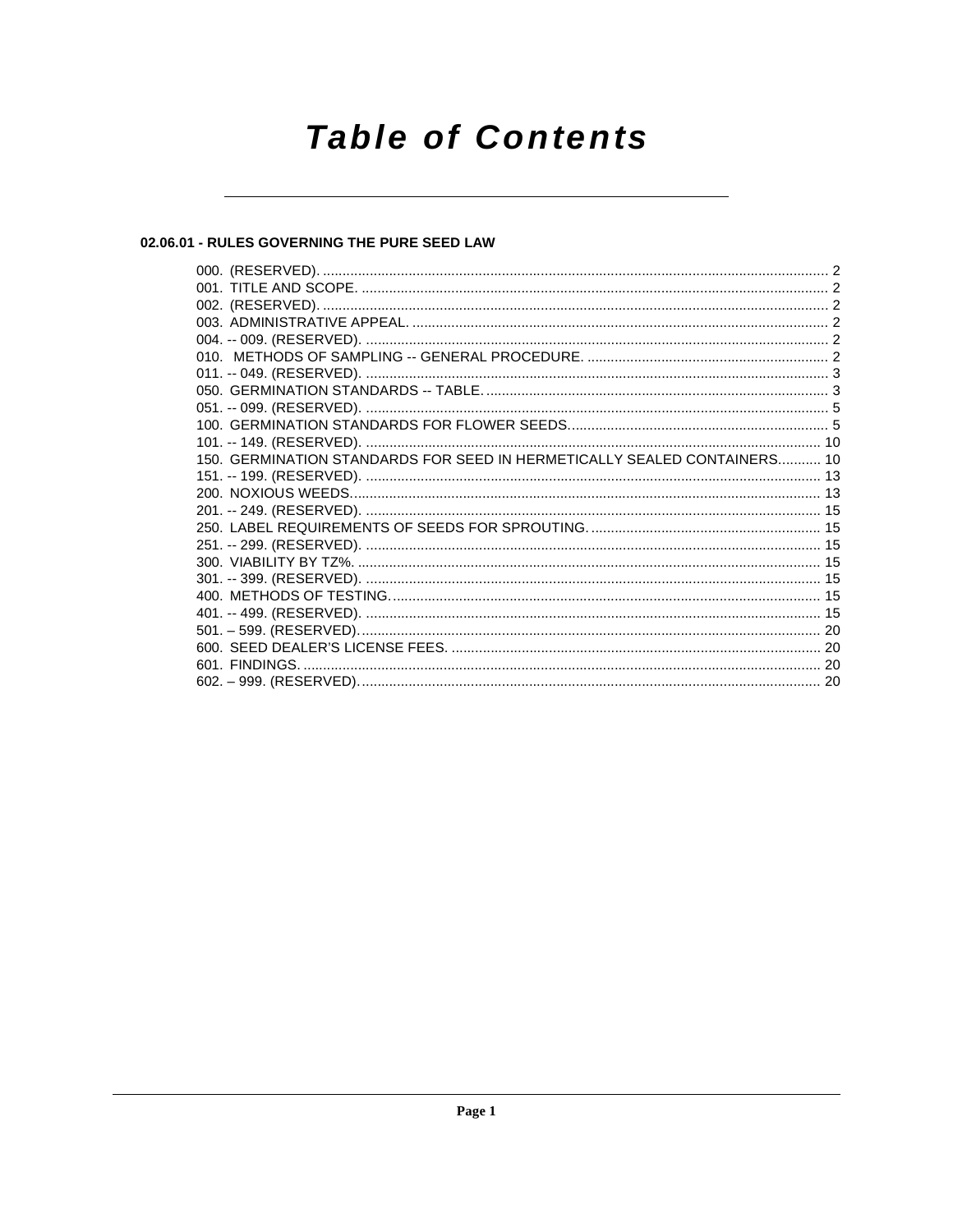### **IDAPA 02 TITLE 06 CHAPTER 01**

# **02.06.01 - RULES GOVERNING THE PURE SEED LAW**

### <span id="page-1-1"></span><span id="page-1-0"></span>**000. (RESERVED).**

### <span id="page-1-2"></span>**001. TITLE AND SCOPE.**

**01.** Title. The title of this chapter is "Rules Governing the Pure Seed Law". (3-20-97)

**02. Scope**. This chapter has the following scope: These rules shall govern procedures for sale or distribution of seed in Idaho. These rules will also establish seed service testing fees for purity, germination, tetrazolium and special tests. The official citation of this chapter is IDAPA 02.06.01.000 et. seq. For example, this section's citation is IDAPA 02.06.01.001. section's citation is IDAPA  $02.06.01.001$ .

### <span id="page-1-3"></span>**002. (RESERVED).**

### <span id="page-1-4"></span>**003. ADMINISTRATIVE APPEAL.**

There is no provision for administrative appeals before the Department of Agriculture under this chapter. Hearing and appeal rights are pursuant to Title 67. Chapter 52. Idaho Code. (3-20-97) appeal rights are pursuant to Title 67, Chapter 52, Idaho Code.

# <span id="page-1-5"></span>**004. -- 009. (RESERVED).**

## <span id="page-1-10"></span><span id="page-1-6"></span>**010. METHODS OF SAMPLING -- GENERAL PROCEDURE.**

<span id="page-1-12"></span>**01.** Sample. In order to secure a representative sample, equal portions shall be taken from evenly distributed parts of the quantity of seed or screenings to be sampled. Access shall be had to all parts of that quantity. When more than one (1) trierful of seed is drawn from a bag, different paths shall be followed. When more than one (1) handful is taken from a bag, the handfuls shall be taken from well-separated points. (7-1-93)

<span id="page-1-9"></span>**02. Free Flowing Seed**. For free-flowing seed in bags or bulk, a probe or trier shall be used. For small ing seed in bags a probe or trier long enough to sample all portions of the bag shall be used. (7-1-93) free-flowing seed in bags a probe or trier long enough to sample all portions of the bag shall be used.

<span id="page-1-11"></span>**03. Non-Free Flowing Seed**. Non-free-flowing seed, such as certain grass seed, uncleaned seed or screenings difficult to sample with a probe or trier, shall be sampled by thrusting the hand into the bulk and withdrawing representative portions. The hand is inserted in an open position and the fingers are held closely together while the hand is being inserted and the portion withdrawn. (7-1-93) while the hand is being inserted and the portion withdrawn.

<span id="page-1-8"></span>**04. Composite Samples**. Composite samples shall be obtained to determine the quality of a lot of seed (i.e., percentages of pure seed, other crop seed, weed seed, inert matter and germination). Individual bag samples may be obtained to determine if the lot of seed is uniform. (7-1-93)

**a.** To determine if there is an obvious lack of uniformity of seed from which a composite sample is being obtained, each portion shall be examined and the portions shall then be combined to form a composite sample or samples.  $(7-1-93)$ 

**b.** If the lot is found not to be uniform when obtaining a composite sample to determine its quality itional individual bag samples shall be taken for the purpose of testing for uniformity. (7-1-93) then additional individual bag samples shall be taken for the purpose of testing for uniformity.

**c.** Such individual bag samples may also be taken for the purpose of testing for uniformity even though a composite sample has not previously been obtained. The identity of each individual bag sample must be maintained. (7-1-93) maintained. (7-1-93)

<span id="page-1-7"></span>**05. Bulk**. Bulk seed or screenings shall be sampled by inserting a long probe or thrusting the hand into the bulk, as circumstances require, in at least seven uniformly distributed parts of the quantity being sampled. At least as many trierfuls or handfuls shall be taken as the minimum which would be required for the same quantity of seed or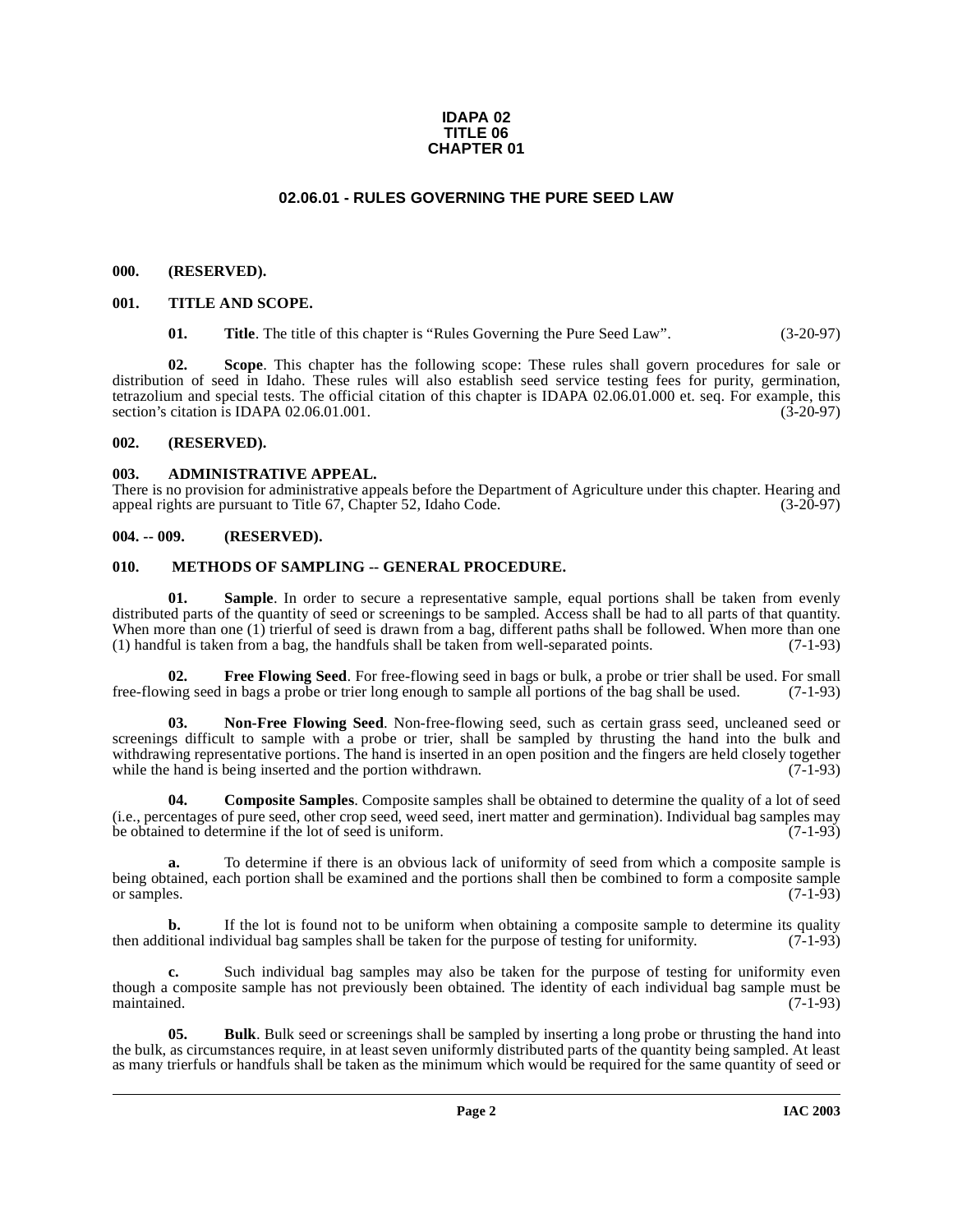| <b>IDAHO ADMINISTRATIVE CODE</b> | <b>IDAPA 02.06.01</b>                    |
|----------------------------------|------------------------------------------|
| <b>Department of Agriculture</b> | <b>Rules Governing the Pure Seed Law</b> |

screenings in bags of a size customarily used for such seed or screenings. (7-1-93)

<span id="page-2-2"></span>**06. Bags**. (7-1-93)

**a.** For lots of six (6) bags or less, each bag shall be sampled. A total of at least five (5) trierfuls shall be taken.  $(7-1-93)$ 

**b.** For lots of more than six (6) bags, five (5) bags plus at least 10 percent (10%) of the number of bags in the lots shall be sampled. (Round off numbers with decimals to the nearest whole number, raising five tenths (.5) to the next whole number.) Regardless of the lot size it is not necessary that more than thirty (30) bags be sampled.

(7-1-93)

**c.** Samples shall be drawn from unopened bags except under circumstances where the identity of the seed has been preserved. (7-1-93)

<span id="page-2-5"></span>**07. Packets**. In sampling seed in packets, entire unopened packets shall be taken. (7-1-93)

<span id="page-2-6"></span>**08.** Size Of Sample. (7-1-93)

**a.** For composite sample to test for quality, the following are minimum weights for samples of seed to itted for analysis, test or examination (7-1-93) be submitted for analysis, test or examination

i. Two (2) ounces (approximately fifty five (55) grams) of grass seed not otherwise mentioned, white clover, or seeds not larger than these. (7-1-93) or alsike clover, or seeds not larger than these.

ii. Five (5) ounces (approximately one hundred fifty (150) grams) of red or crimson clover, alfalfa, as, ryegrasses, bromegrasses, millet, flax, rape, or seeds of similar size. (7-1-93) lespedezas, ryegrasses, bromegrasses, millet, flax, rape, or seeds of similar size.

iii. One (1) pound of Sudangrass, sorghum, proso, hemp seed, or seeds of similar size. (7-1-93)

iv. Two (2) pounds (approximately one thousand (1,000) grams) of cereals, vetches, or seeds of similar size. (7-1-93) or larger size.

**b.** For individual bag samples to test for uniformity. (7-1-93)

i. The size of any individual bag sample to determine uniformity in a lot of seed shall be not less than the quantities set out in the "Rules and Regulations, under the Federal Seed Act" (53 Statute 1275) (Subsection 201.46). 201.46). (7-1-93)

ii. If the sample drawn is larger than desired, it shall be thoroughly mixed before it is divided to the desired size. (7-1-93)

<span id="page-2-3"></span>**09. Forwarding And Receipt Of Official Samples**. Before being forwarded for analysis test or examination, the containers of official samples shall be properly sealed and identified. The containers of official samples shall be initialed and dated and the sample weighed by the person who breaks the seals. (7-1-93) samples shall be initialed and dated and the sample weighed by the person who breaks the seals.

### <span id="page-2-0"></span>**011. -- 049. (RESERVED).**

# <span id="page-2-4"></span><span id="page-2-1"></span>**050. GERMINATION STANDARDS -- TABLE.**

Germination Standards for Vegetable Seeds, which shall be construed to include hard seed.

|                  | Percent |          | <b>Percent</b> |
|------------------|---------|----------|----------------|
| <b>Artichoke</b> | 60      | Eggplant | 60             |
| Asparagus        | 70      | Endive   | 76             |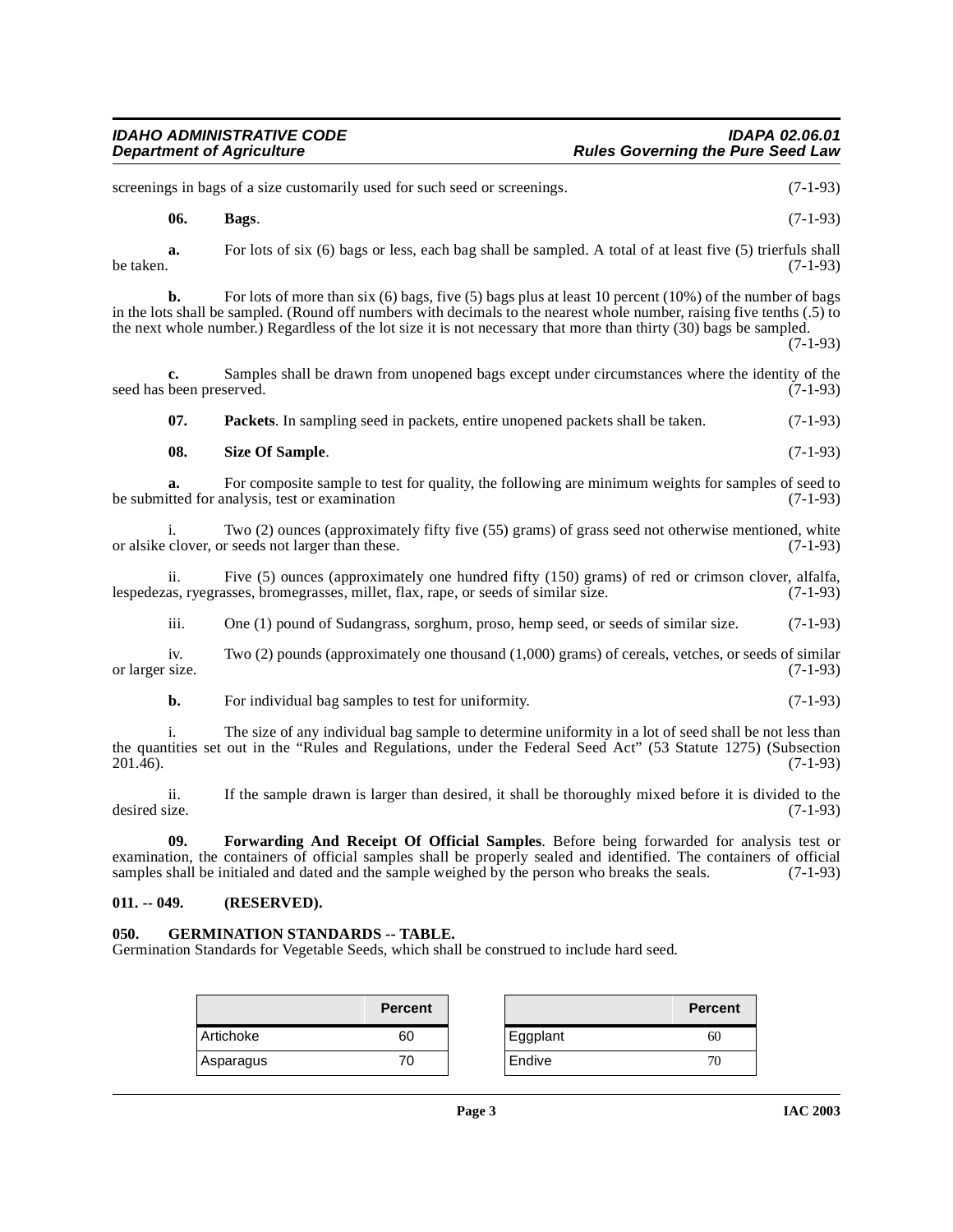|                               | <b>Percent</b> |
|-------------------------------|----------------|
| Asparagusbean                 | 75             |
| Bean, garden                  | 70             |
| Bean, lima                    | 70             |
| Bean, runner                  | 75             |
| <b>Beet</b>                   | 65             |
| <b>Broadbean</b>              | 75             |
| <b>Broccoli</b>               | 75             |
| <b>Brussels sprouts</b>       | 70             |
| Burdock, great                | 60             |
| Cabbage                       | 75             |
| Cabbage, tronchuda            | 75             |
| Cantaloupe<br>(See muskmelon) |                |
| Cardoon                       | 60             |
| Carrot                        | 55             |
| Cauliflower                   | 75             |
| Celeriac                      | 55             |
| Celery                        | 55             |
| Chard, Swiss                  | 65             |
| Chicory                       | 65             |
| Chinese Cabbage               | 75             |
| Chives                        | 50             |
| Citron                        | 65             |
| Collards                      | 80             |
| Corn, sweet                   | 75             |
| Cornsalad                     | 70             |
| Cowpea                        | 75             |
| Cress, garden                 | 75             |
| Cress, upland                 | 60             |
| Cress, water                  | 40             |
| Cucumber                      | 80             |
| Dandelion                     | 60             |
|                               |                |

| Percent |                      | <b>Percent</b> |
|---------|----------------------|----------------|
| 75      | Kale                 | 75             |
| 70      | Kale, Chinese        | 75             |
| 70      | Kohlrabi             | 75             |
| 75      | Leek                 | 60             |
| 65      | Lettuce              | 80             |
| 75      | Muskmelon            | 75             |
| 75      | Mustard, India       | 75             |
| 70      | Mustard, spinach     | 75             |
| 60      | Okra                 | 50             |
| 75      | Onion                | 70             |
| 75      | Onion, Welsh         | 70             |
|         | Pak-choi             | 75             |
| 60      | Parsley              | 60             |
| 55      | Parsnip              | 60             |
| 75      | Pea                  | 80             |
| 55      | Pepper               | 55             |
| 55      | Pumpkin              | 75             |
| 65      | Radish               | 75             |
| 65      | Rhubarb              | 60             |
| 75      | Rutabaga             | 75             |
| 50      | Salsify              | 75             |
| 65      | Sorrel               | 65             |
| 80      | Soybean              | 75             |
| 75      | Spinach              | 60             |
| 70      | Spinach, New Zealand | 40             |
| 75      | Squash               | 75             |
| 75      | Tomato               | 75             |
| 60      | Tomato, husk         | 50             |
| 40      | Turnip               | 80             |
| 80      | Watermelon           | 70             |
| 60      |                      |                |

(7-1-93)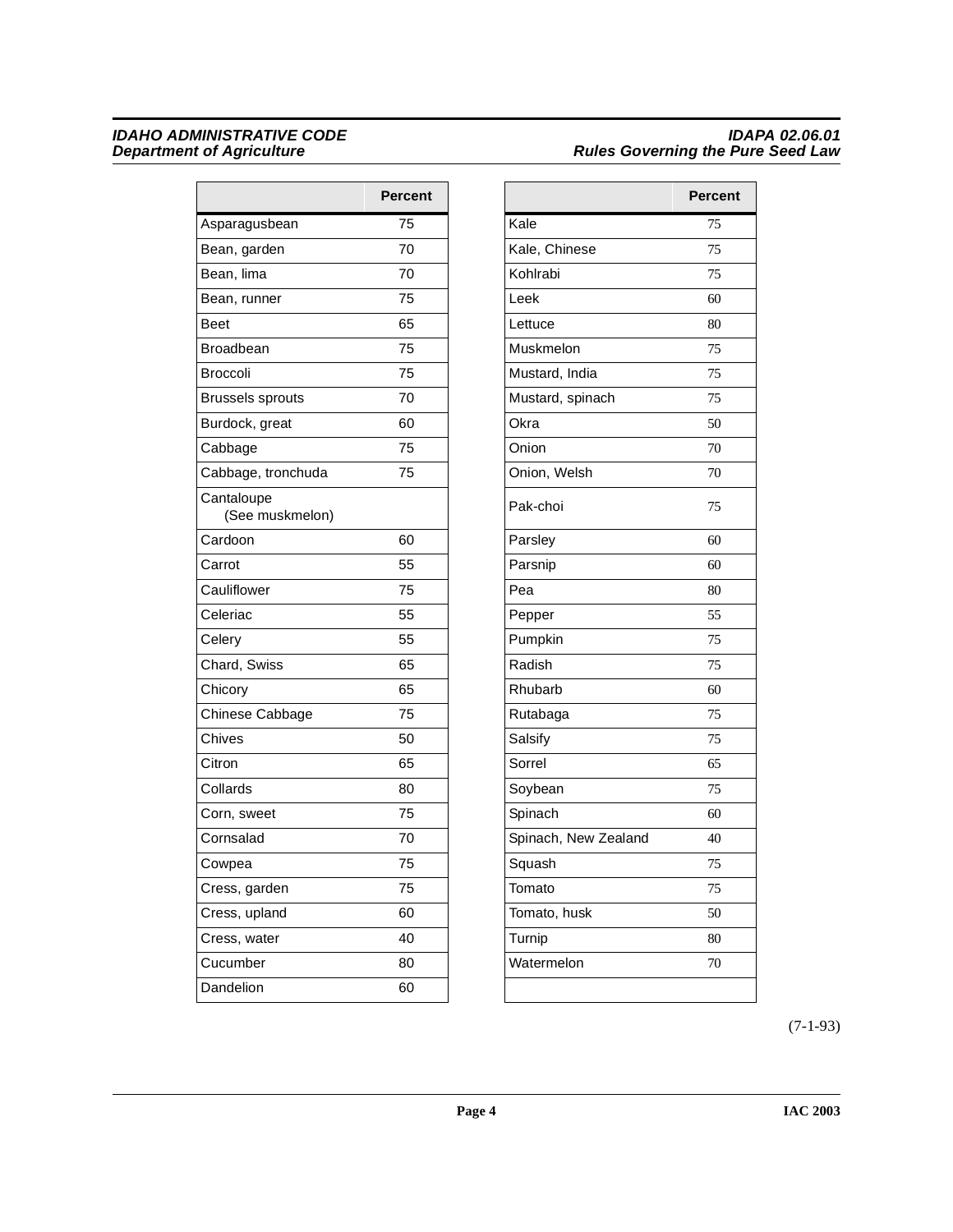# <span id="page-4-0"></span>**051. -- 099. (RESERVED).**

# <span id="page-4-2"></span><span id="page-4-1"></span>**100. GERMINATION STANDARDS FOR FLOWER SEEDS.**

The kinds of flower seeds listed below are those for which standard testing procedures have been prescribed by the Association of Official Seed Analysts (AOSA) and which are required by the labeling provisions of Section 22-415, Idaho Code. The percentage listed opposite each kind is the germination standard for that kind. For the kinds marked with an asterisk, the percentage is arrived at by totaling the percent germination and percent hard seed. (7-1-93)

### <span id="page-4-3"></span>**01. Table 1**.

| Kind                                                                                       | <b>Percent</b> |
|--------------------------------------------------------------------------------------------|----------------|
| Achillea (The Pearl) - Achillea ptarmica                                                   | 50             |
| African Daisy - Dimorphotheca aurantiaca                                                   | 55             |
| African Violet - Saintpaulia spp.                                                          | 30             |
| Ageratum - Ageratum mexicanum                                                              | 60             |
| Agrostemma (rose champion) - Agrostemma coronaria                                          | 65             |
| Alyssum -<br>Alyssum campactum, A. maritimum, A. procumbens, A. saxatile                   | 60             |
| Amaranthus - Amaranthus spp.                                                               | 65             |
| Anagalis (pimpernel) -<br>Anagalis arvensis, Anagalis coerulia, Anagalis grandiflora       | 60             |
| Anemone - Anemone coronaria, A. pulsatilla                                                 | 55             |
| Angel's Trumpet - Datura arborea                                                           | 60             |
| Arabis - Arabis alpina                                                                     | 60             |
| Arctotis (African lilac daisy) - Arctotis grandis                                          | 45             |
| Armeria - Armeria formosa                                                                  | 55             |
| Asparagus, fern - Asparagus plumosus                                                       | 50             |
| Asparagus, sprenger - Asparagus sprengeri                                                  | 55             |
| Aster, China -<br>Callistephus chinensis; except Pompon, Powderpuff,<br>and Princess types | 55             |
| Aster, China -<br>Callistephus chinensis; Pompon, Powderpuff, and Princess types           | 50             |
| Aubretia - Aubretia deltoides                                                              | 45             |
| Baby Smilax - Asparagus asparagoides                                                       | 25             |
| Balsam - Impatiens balsamina                                                               | 70             |
| Begonia - Begonia fibrous rooted                                                           | 60             |
| Begonia - Begonia tuberous rooted                                                          | 50             |
| Bells of Ireland - Molucella laevis                                                        | 60             |
| Brachycome (swan river daisy) - Brachycome iberidifolia                                    | 60             |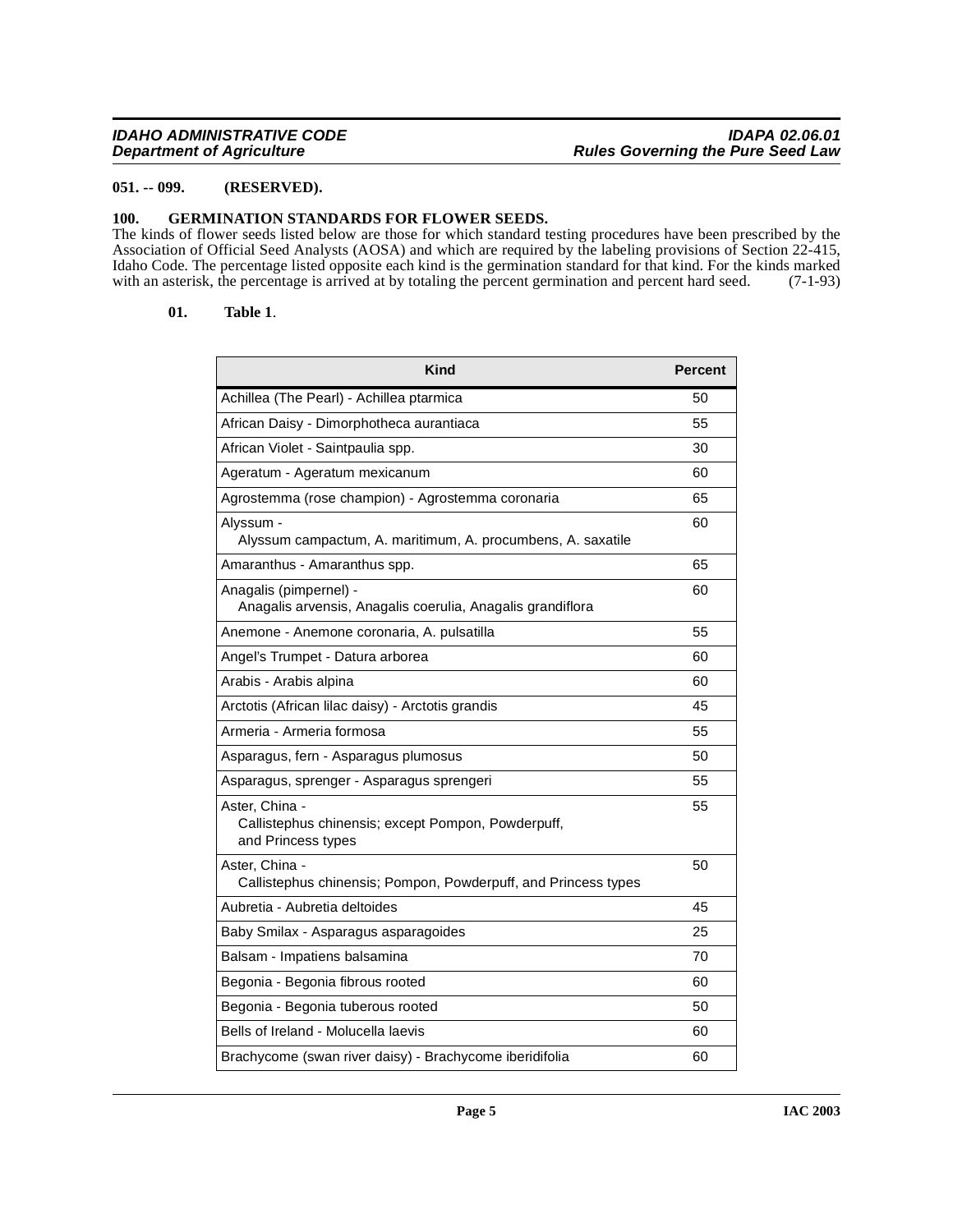| Kind                                                                                                                                                                                                                    | <b>Percent</b>       |
|-------------------------------------------------------------------------------------------------------------------------------------------------------------------------------------------------------------------------|----------------------|
| Browallia - Browallia elata and B. speciosa                                                                                                                                                                             | 65                   |
| Buphthalum (sunwheel) - Buphthalum salicifolium                                                                                                                                                                         | 60                   |
| Calceolaria - Calceolaria spp.                                                                                                                                                                                          | 60                   |
| Calendula - Calendula officinalis                                                                                                                                                                                       | 65                   |
| California Poppy - Eschscholtzia californica                                                                                                                                                                            | 60                   |
| Calliopsis - Coreopsis bicolor, C. drummondi, C. elegans                                                                                                                                                                | 65                   |
| Campanula:<br>Canterbury Bells - Campanula medium<br>Cup and Saucer Bellflower - Campanula medium calycanthema<br>Carpathian Bellflower - Campanula carpatica<br>Peach Bellflower - Campanula persicifolia              | 60<br>60<br>50<br>50 |
| Candytuft, Annual - Iberis amara, I. umbellata                                                                                                                                                                          | 65                   |
| Candytuft, Perennial - Iberis gibraltarica, I. sempervirens                                                                                                                                                             | 55                   |
| *Castor Bean - Ricinus communis                                                                                                                                                                                         | 60                   |
| Cathedral Bells - Cobaea scandens                                                                                                                                                                                       | 65                   |
| Celosia - Celosia argentea                                                                                                                                                                                              | 65                   |
| Centaurea:<br>Basket Flower - Centaurea americana.<br>Cornflower - C. cyanus,<br>Dusty Miller - C. candidissima,<br>Royal Centaurea - C. imperialis,<br>Sweet Sultan - C. moschata,<br>Velvet Centaurea - C. gymnocarpa | 60                   |
| Cerastium (snow-in-summer) - Cerastium biebersteini and C.<br>tomentosum                                                                                                                                                | 65                   |
| Chinese Forget-me-not - Cynoglossum amabile                                                                                                                                                                             | 55                   |
| Chrysanthemum, Annual - Chrysanthemum carinatum, C. coronarium,<br>C. segetum                                                                                                                                           | 40                   |
| Cineraria - Senecio cruentus                                                                                                                                                                                            | 60                   |
| Clarkia - Clarkia elegans                                                                                                                                                                                               | 65                   |
| Cleome - Cleome gigantea                                                                                                                                                                                                | 65                   |
| Coleus - Coleus blumei                                                                                                                                                                                                  | 65                   |
| Columbine - Aquilegia spp.                                                                                                                                                                                              | 50                   |
| Coral Bells - Heuchera sanguinea                                                                                                                                                                                        | 55                   |
| Coreopsis, Perennial - Coreopsis lanceolata                                                                                                                                                                             | 40                   |
| Corn, ornamental - Zea mays                                                                                                                                                                                             | 75                   |
| Cosmos:<br>Sensation, Mammoth and Crested types - Cosmos bipinnatus;<br>Klondyke type - C. sulhureus                                                                                                                    | 65                   |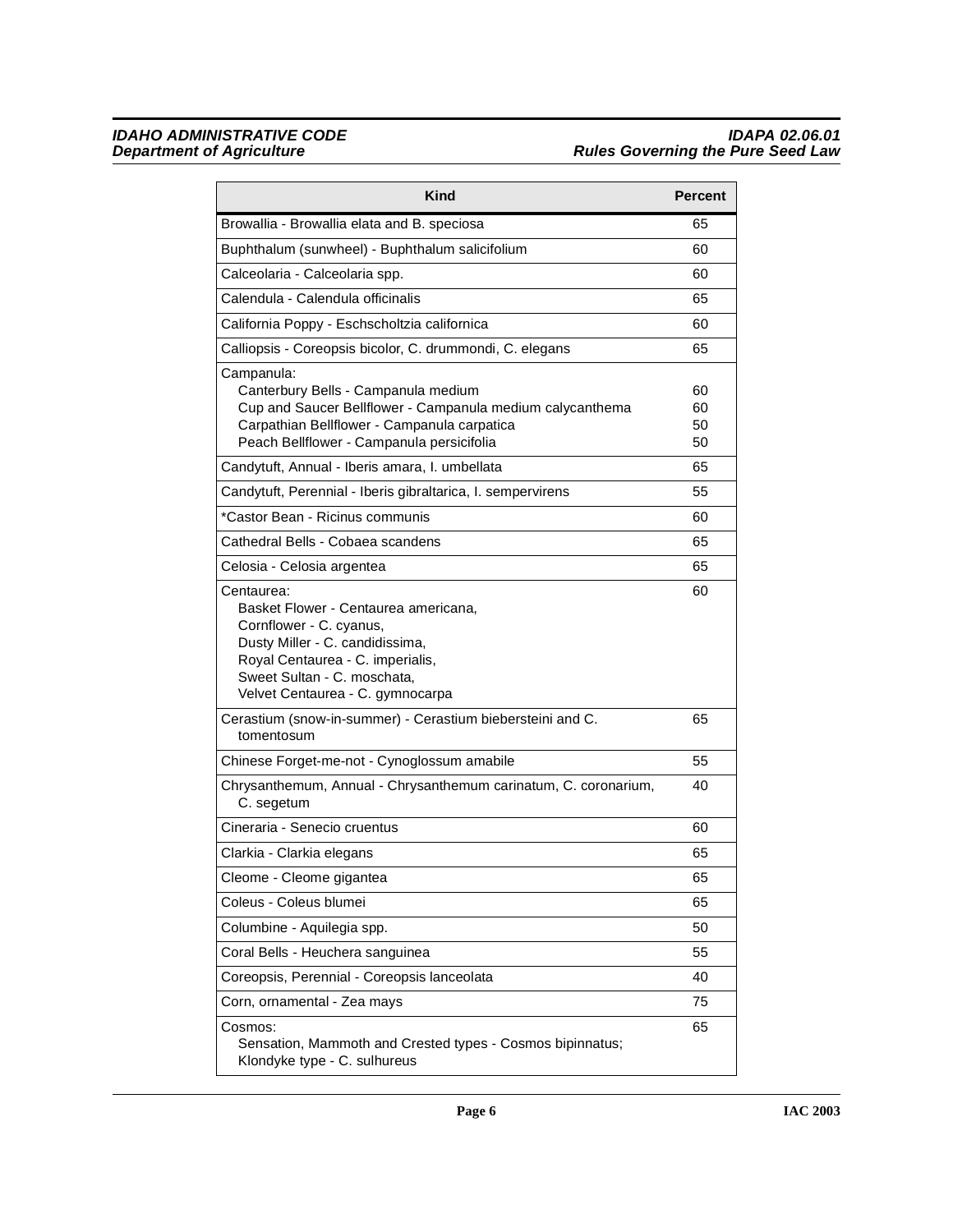| <b>Kind</b>                                                                                                                                                                                                                                                     | <b>Percent</b>                   |
|-----------------------------------------------------------------------------------------------------------------------------------------------------------------------------------------------------------------------------------------------------------------|----------------------------------|
| Crossandra - (Crossandra infundibuliformis)                                                                                                                                                                                                                     | 50                               |
| Dahlia - Dahlia spp.                                                                                                                                                                                                                                            | 55                               |
| Daylily - Hemerocallis spp.                                                                                                                                                                                                                                     | 45                               |
| Delphinium, Perennial:<br>Belladonna and Bellamosum types;<br>Cardinal Larkspur - Delphinium cardinale;<br>Chinensis types; Pacific Giant, Gold Medal<br>and other hybrids of D. elatum                                                                         | 55                               |
| Dianthus:<br>Carnation - Dianthus caryophyllus<br>China Pinks - Dianthus chinensis, heddewigi, heddensis<br>Grass Pinks - Dianthus plumarius<br>Maiden Pinks - Dianthus deltoides<br>Sweet William - Dianthus barbatus<br>Sweet Wivelsfield - Dianthus allwoodi | 60<br>70<br>60<br>60<br>70<br>60 |
| Didiscus - (blue lace flower) - Didiscus coerulea                                                                                                                                                                                                               | 65                               |
| Doronicum (leopard's bane) - Doronicum caucasicum                                                                                                                                                                                                               | 60                               |
| Dracaena - Dracaena indivisa                                                                                                                                                                                                                                    | 55                               |
| Dragon Tree - Dracaena draco                                                                                                                                                                                                                                    | 40                               |
| English Daisy - Bellis perennis                                                                                                                                                                                                                                 | 55                               |
| Flax -<br>Golden flax (Linum flavum);<br>Flowering flax L. grandiflorum;<br>Perennial flax, L. perenne                                                                                                                                                          | 60                               |
| Flowering Maple - Abutilon spp.                                                                                                                                                                                                                                 | 35                               |
| Foxglove - Digitalis spp.                                                                                                                                                                                                                                       | 60                               |
| Gaillardia, Annual -<br>Gaillardia pulchella; G. picta;<br>Perennial - G. grandiflora                                                                                                                                                                           | 45                               |
| Gerbera (transvaal daisy) - Gerbera jamesoni                                                                                                                                                                                                                    | 60                               |
| Geum - Geum spp.                                                                                                                                                                                                                                                | 55                               |
| Gilia - Gilia spp.                                                                                                                                                                                                                                              | 65                               |
| Gloriosa daisy (rudbeckia) - Echinacea purpurea and Rudbeckia hirta                                                                                                                                                                                             | 60                               |
| Gloxinia - (Sinningia speciosa)                                                                                                                                                                                                                                 | 40                               |
| Godetia - Godetia amoena, G. grandiflora                                                                                                                                                                                                                        | 65                               |
| Gourds:<br>Yellow Flowered - Cucurbita pepo;<br>White Flowered - Lagenaria sisceraria;<br>Dishcloth - Luffa cylindrica                                                                                                                                          | 70                               |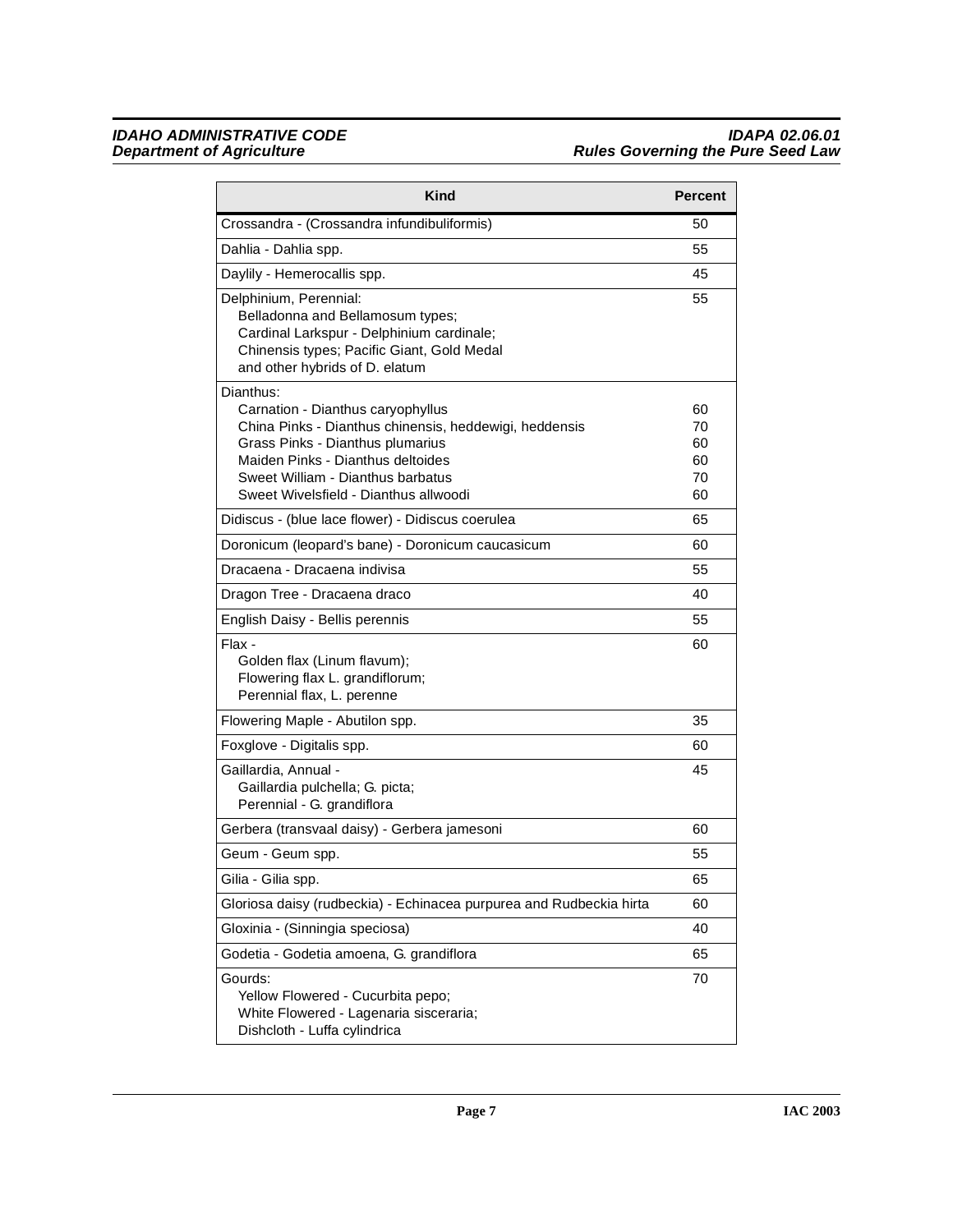| Kind                                                                                                                                                   | <b>Percent</b> |
|--------------------------------------------------------------------------------------------------------------------------------------------------------|----------------|
| Gypsophila:<br>Annual Baby's Breath - Gypsophila elegans;<br>Perennial Baby's Breath - G. paniculata, G. pacifica, G. repens                           | 70             |
| Helenium - Helenium autumnale                                                                                                                          | 40             |
| Helichrysum - Helichrysum monstrosum                                                                                                                   | 60             |
| Heliopsis - Heliopsis scabra                                                                                                                           | 55             |
| Heliotrope - Heliotropium spp.                                                                                                                         | 35             |
| Helipterum (Acroclinium) - Helipterum roseum                                                                                                           | 60             |
| Hesperis (sweet rocket) - Hesperis matronalis                                                                                                          | 65             |
| *Hollyhock - Althea rosea                                                                                                                              | 65             |
| Hunnemania (mexican tulip poppy) - Hunnemania fumariaefolia                                                                                            | 60             |
| *Hyacinth bean - Dolichos lablab                                                                                                                       | 70             |
| Impatiens - Impatiens holstii, I. sultani                                                                                                              | 55             |
| *Ipomea - Cypress Vine - Ipomea quamoclit;<br>Moonflower - I. noctiflora:<br>Morning Glories, Cardinal Climber, Hearts<br>and Honey Vine - Ipomea spp. | 75             |
| Jerusulem cross (maltese cross) - Lychnis chalcedonica                                                                                                 | 70             |
| Job's Tears - Coix lacrymajobi                                                                                                                         | 70             |
| Kochia - Kochia childsi                                                                                                                                | 55             |
| Larkspur, Annual - Delphinium ajacis                                                                                                                   | 60             |
| Lantana - Lantana camara, L. hybrida                                                                                                                   | 35             |
| Lilium (regal lily) - Lilium regale                                                                                                                    | 50             |
| Linaria - Linaria spp.                                                                                                                                 | 65             |
| Lobelia, Annual - Lobelia erinus                                                                                                                       | 65             |
| Lunaria, Annual - Lunaria annua                                                                                                                        | 65             |
| *Lupine - Lupinus spp.                                                                                                                                 | 65             |
| Marigold - Tagetes spp.                                                                                                                                | 65             |
| Marvel of Peru - Mirabilis jalapa                                                                                                                      | 60             |
| Matricaria (feverfew) - Matricaria spp.                                                                                                                | 60             |
| Mignonette - Reseda odorata                                                                                                                            | 55             |
| Myosotis - Myosotis alpestris, M. oblongata, M. palustris                                                                                              | 50             |
| Nasturtium - Tropaeolum spp.                                                                                                                           | 60             |
| Nemesia - Nemesia spp.                                                                                                                                 | 65             |
| Nemophila - Nemophila insignis                                                                                                                         | 70             |
| Nemophila, spotted - Nemophila maculata                                                                                                                | 60             |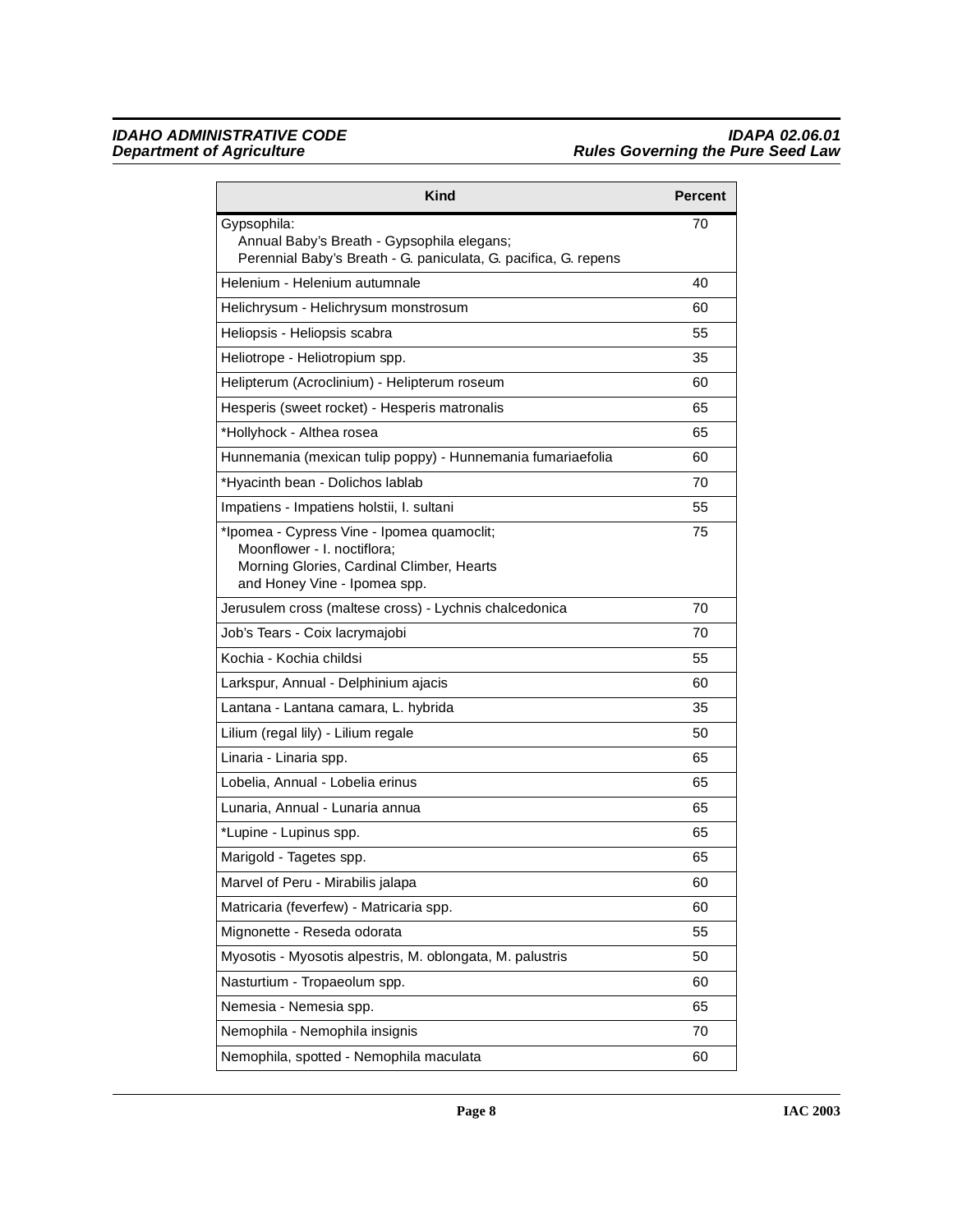| <b>Kind</b>                                                                                                                              | Percent |
|------------------------------------------------------------------------------------------------------------------------------------------|---------|
| Nicotiana - Nicotiana affinis, N. sanderae, N. sylvestris                                                                                | 65      |
| Nierembergia - Nierembergia spp.                                                                                                         | 55      |
| Nigella - Nigella damascena                                                                                                              | 55      |
| Pansy - Viola tricolor                                                                                                                   | 60      |
| Penstemon - Penstemon barbatus, P. grandiflorus,<br>P. laevigatus, P. pubescens                                                          | 60      |
| Petunia - Petunia spp.                                                                                                                   | 45      |
| Phacelia - Phacelia campanularia, P. minor, P. tanacetifolia                                                                             | 65      |
| Phlox, Annual - Phlox drummondi all types and varieties                                                                                  | 55      |
| Physalis - Physalis spp.                                                                                                                 | 60      |
| Platycodon (balloon flower) - Platycodon grandiflorum                                                                                    | 60      |
| Plumbago, cape - Plumbago capensis                                                                                                       | 50      |
| Ponytail - Beaucarnea recurvata                                                                                                          | 40      |
| Poppy:<br>Shirley Poppy - Papaver rhoeas;<br>Iceland Poppy - P. nudicaule;<br>Oriental Poppy - P. orientale;<br>Tulip Poppy - P. glaucum | 60      |
| Portulace - Portulace grandiflora                                                                                                        | 55      |
| Primula (Primrose) - Primula spp.                                                                                                        | 50      |
| Pyrethrum (painted daisy) - Pyrethrum coccineum                                                                                          | 60      |
| Salpiglossis - Salpiglossis gloxinaeflora, S. sinuata                                                                                    | 60      |
| Salvia:<br>Scarlet Sage - Salvia splendens;<br>Mealycup Sage (blue bedder) - Salvia farinacea                                            | 50      |
| Saponaria - Saponaria ocymoides, S. vaccaria                                                                                             | 60      |
| Scabiosa, Annual - Scabiosa atropurpurea                                                                                                 | 50      |
| Scabiosa, Perennial - Scabiosa caucasica                                                                                                 | 40      |
| Schizanthus - Schizanthus spp.                                                                                                           | 60      |
| *Sensitive plant (mimosa) - Mimosa pudica                                                                                                | 65      |
| Shasta Daisy - Chrysanthemum maximum, C. leucanthemum                                                                                    | 65      |
| Silk Oak - Grevillea robusta                                                                                                             | 25      |
| Snapdragon - Antirrhinum spp.                                                                                                            | 55      |
| Solanum - Solanum spp.                                                                                                                   | 60      |
| Statice - Statice sinuata, S. suworonii (flower heads)                                                                                   | 50      |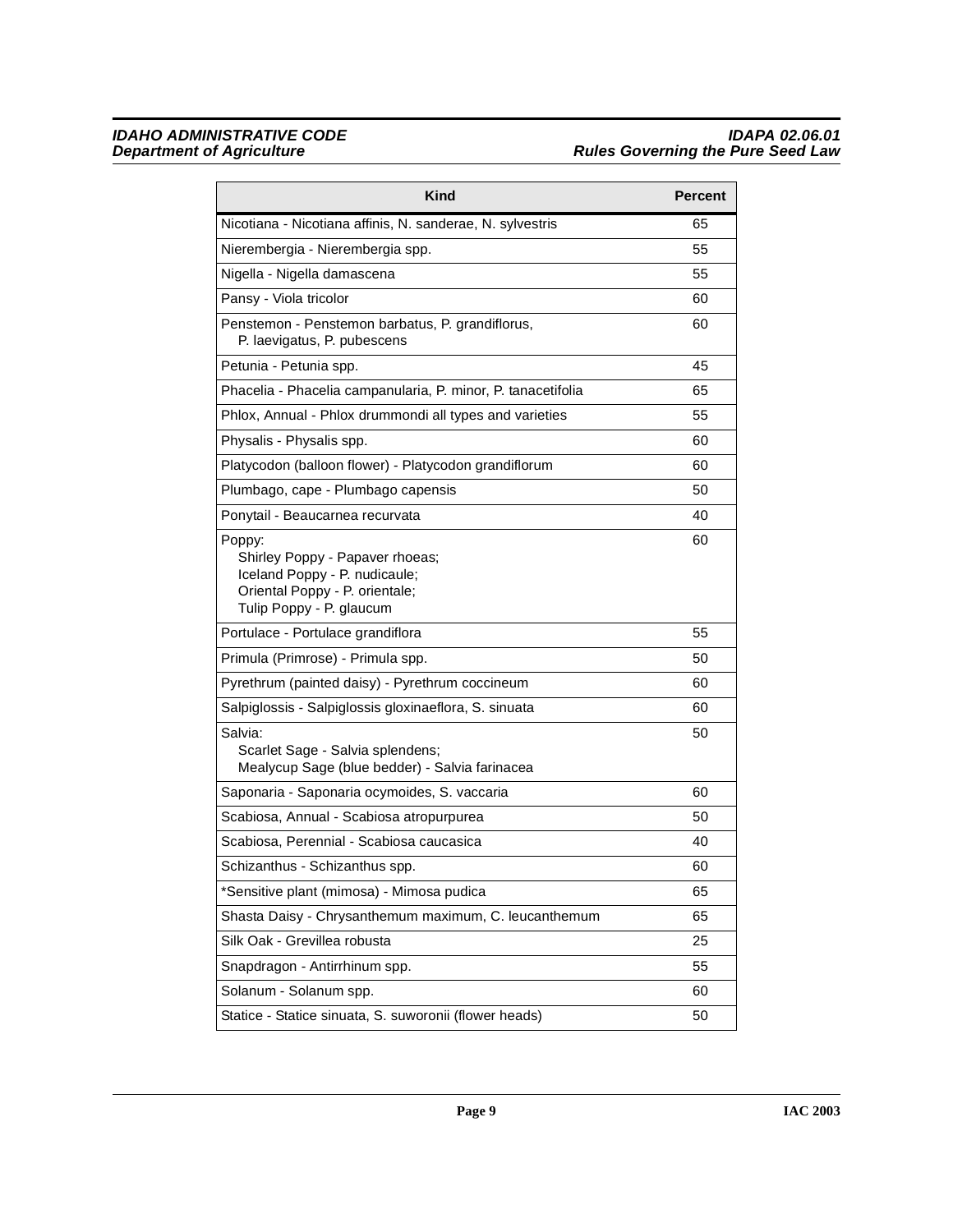| <b>Kind</b>                                                                                                                                         | <b>Percent</b> |
|-----------------------------------------------------------------------------------------------------------------------------------------------------|----------------|
| Stocks:                                                                                                                                             | 65             |
| Common - Mathiola incana:<br>Evening Scented - Mathiola bicornis                                                                                    |                |
| Sunflower - Helianthus spp.                                                                                                                         | 70             |
| Sunrose - Helianthemum spp.                                                                                                                         | 30             |
| *Sweet Pea, Annual and Perennial other than dwarf bush -<br>Lathyrus odoratus, L. latifolius                                                        | 75             |
| *Sweet Pea, dwarf bush - Lathyrus odoratus                                                                                                          | 65             |
| Tahoka daisy - Machaeanthera tanacetifolia                                                                                                          | 60             |
| Thunbergia - Thunbergia alata                                                                                                                       | 60             |
| Torch Flower - Tithonia speciosa                                                                                                                    | 70             |
| Torenia (wishbone flower) - Torenia fournieri                                                                                                       | 70             |
| Tritoma Kniphofia spp.                                                                                                                              | 65             |
| Verbena, Annual - Verbena hybrida                                                                                                                   | 35             |
| Vinca - Vinca rosea                                                                                                                                 | 60             |
| Viola - Viola cornuta                                                                                                                               | 55             |
| Virginian stocks - Malcolmia maritima                                                                                                               | 65             |
| Wallflower - Cheiranthus allioni                                                                                                                    | 65             |
| Yucca (Adam's needle) - Yucca filamentosa                                                                                                           | 50             |
| Zinnia (except Linearis and Creeping) -<br>Zinnia angustifolia, Z. elegans, Z. grandiflora, Z. gracillima,<br>Z. haegeana, Z. multiflora, Z. pumila | 65             |
| Zinnia, Linearis and Creeping - Zinnia linearis, Sanvitalia procumbens                                                                              | 50             |
| All other kinds                                                                                                                                     | 50             |

# (7-1-93)

<span id="page-9-2"></span>**02. Below Standard**. A mixture of kinds of flower seeds will be considered to be below standard if the germination of any kind or combination of kinds constituting twenty-five percent (25%) or more of the mixture by number is below standard for the kind or kinds involved. (7-1-93) number is below standard for the kind or kinds involved.

# <span id="page-9-0"></span>**101. -- 149. (RESERVED).**

# <span id="page-9-3"></span><span id="page-9-1"></span>**150. GERMINATION STANDARDS FOR SEED IN HERMETICALLY SEALED CONTAINERS.**

The period of validity of germination tests is extended to the following period for seed packaged in hermetically sealed containers under conditions and label requirements set forth in this section. (7-1-93) sealed containers under conditions and label requirements set forth in this section.

<span id="page-9-4"></span>**01. Germination Tests**. The germination test for agricultural and vegetable seed shall have been completed within the following period, exclusive of the calendar month in which the test was completed, immediately prior to shipment, delivery, transportation or sales: (7-1-93)

**a.** In the case of agricultural or vegetable seeds shipped, delivered, transported or sold to a dealer for ghteen (18) months: (7-1-93) resale, eighteen (18) months;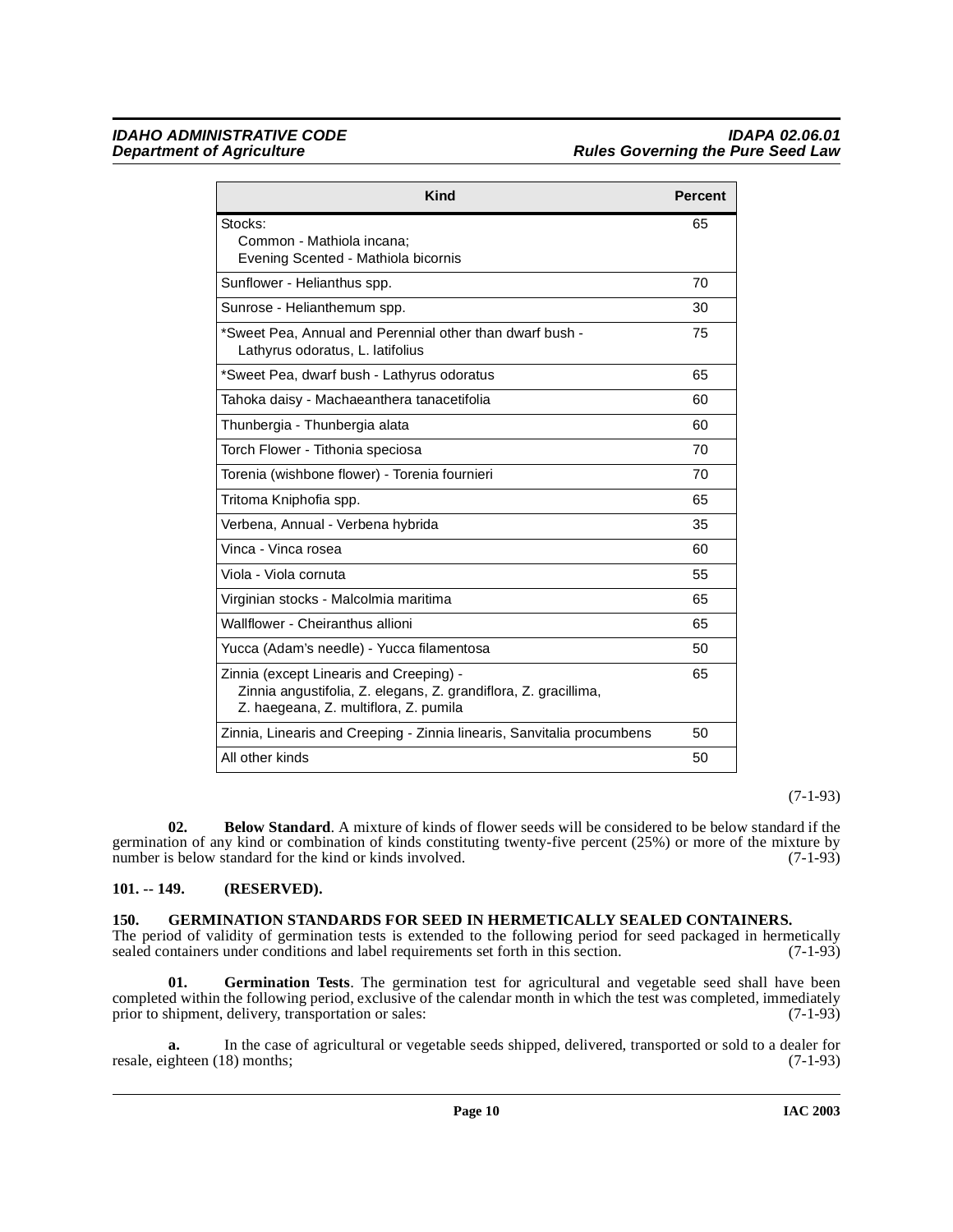<span id="page-10-0"></span>**b.** In the case of agricultural or vegetable seeds for sale or sold at retail, thirty-six (36) months.

(7-1-93)

**02. Conditions Of Packaging**. The following standards, requirements, conditions must be met before seed is considered to be hermetically sealed under the provisions of this Act: (7-1-93)

a The seed was packaged within nine months after harvest. (7-1-93)

**b.** The container used does not allow water vapor penetration through any wall, including the seals, greater than five hundreths (0.05) gram of water per twenty-four (24) hours per one hundred (100) square inches of surface at one hundred degrees F. (100F) with a relative humidity on one side of ninety percent (90%) and on the other of zero percent (0%). Water vapor penetration or WVP is measured by the standards of the U.S. Bureau of Standards as-gm. H2O/24 hr./100 sq. in./100 F/ 90% RHV. 0% RH. (7-1-93)

**03.** Moisture. The seed in the container does not exceed the percentage of moisture, on a wet weight listed below: (7-1-93) basis, as listed below:

<span id="page-10-2"></span><span id="page-10-1"></span>**a.** Table 1.

| <b>Agricultural Seeds</b>    | <b>Percent</b> |
|------------------------------|----------------|
| Beet, field                  | 7.5            |
| Beet, sugar                  | 7.5            |
| Bluegrass, Kentucky          | 6.0            |
| Clover, crimson              | 8.0            |
| Fescue, red                  | 8.0            |
| Ryegrass, annual             | 8.0            |
| Ryegrass, perennial          | 8.0            |
| All other agricultural seeds | 6.0            |
| Mixtures of above            | 8.0            |

(7-1-93)

<span id="page-10-3"></span>**b.** Table 2.

| <b>Vegetable Seeds</b>  | <b>Percent</b> |
|-------------------------|----------------|
| Bean, garden            | 7.0            |
| Bean, lima              | 7.0            |
| Beet                    | 7.5            |
| Broccoli                | 5.0            |
| <b>Brussels sprouts</b> | 5.0            |
| Cabbage                 | 5.0            |
| Carrot                  | 7.0            |
|                         |                |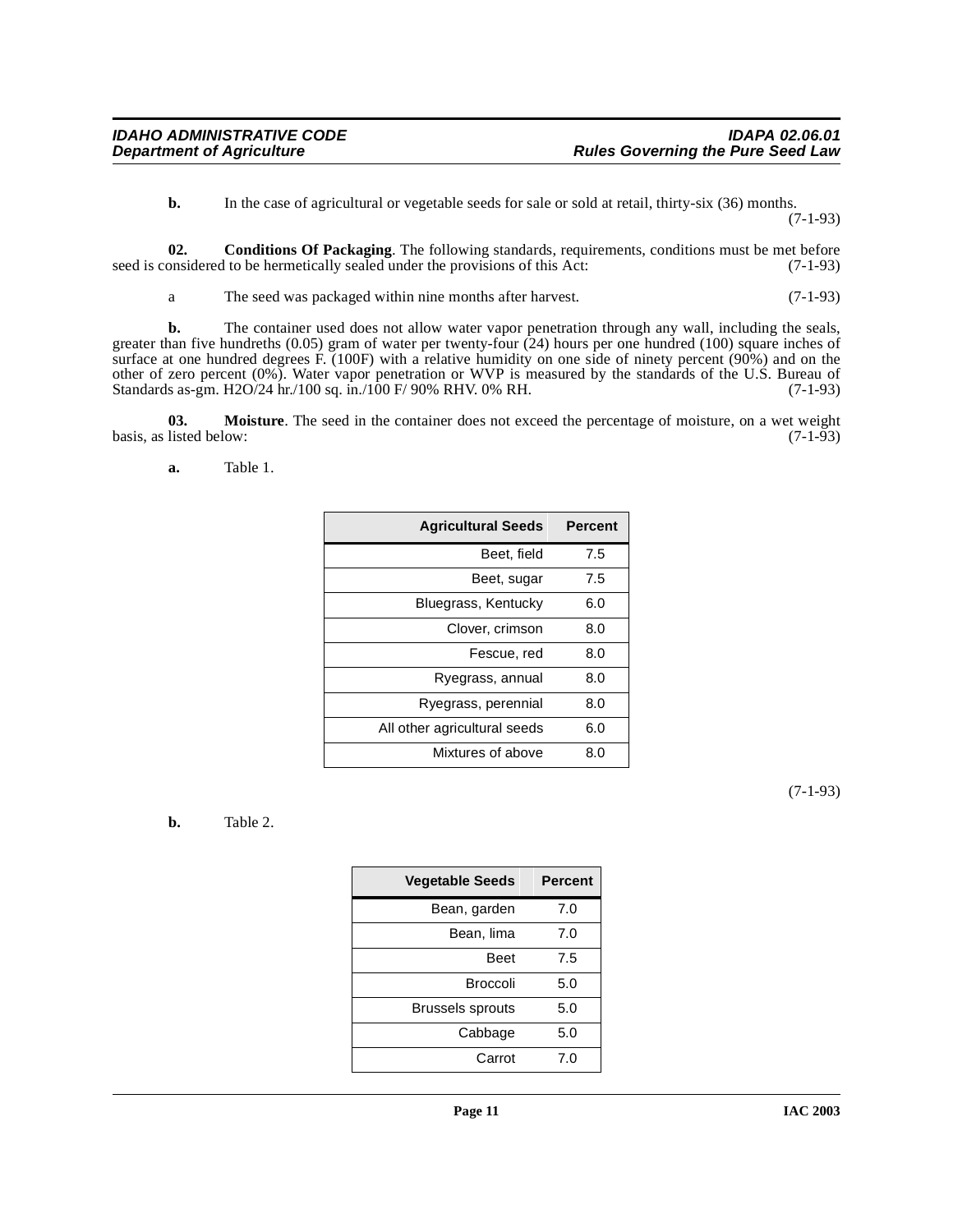| <b>Vegetable Seeds</b>    | Percent |
|---------------------------|---------|
| Cauliflower               | 5.0     |
| Celeriac                  | 7.0     |
| Celery                    | 7.0     |
| Chard, Swiss              | 7.5     |
| Chinese cabbage           | 5.0     |
| Chives                    | 6.5     |
| Collards                  | 5.0     |
| Corn, sweet               | 8.0     |
| Cucumber                  | 6.0     |
| Eggplant                  | 6.0     |
| Kale                      | 5.0     |
| Kohlrabi                  | 5.0     |
| Leek                      | 6.5     |
| Lettuce                   | 5.5     |
| Muskmelon                 | 6.0     |
| Mustard, India            | 5.0     |
| Onion                     | 6.5     |
| Onion, Welsh              | 6.5     |
| Parsley                   | 6.5     |
| _<br>Parsnip              | 6.0     |
| Pea                       | 7.0     |
| Pepper                    | 4.5     |
| –<br>Pumpkin              | 6.0     |
| Radish                    | 5.0     |
| Rutabaga                  | 5.0     |
| Spinach                   | 8.0     |
| Squash                    | 6.0     |
| Tomato                    | 5.5     |
| Turnip                    | 5.0     |
| Watermelon                | 6.5     |
| All other vegetable seeds | 6.0     |

(7-1-93)

<span id="page-11-0"></span>**04. Labeling**. The container is conspicuously labeled in not less than eight (8) point type to indicate that the container is hermetically sealed, that the seed has been preconditioned as to moisture content, and the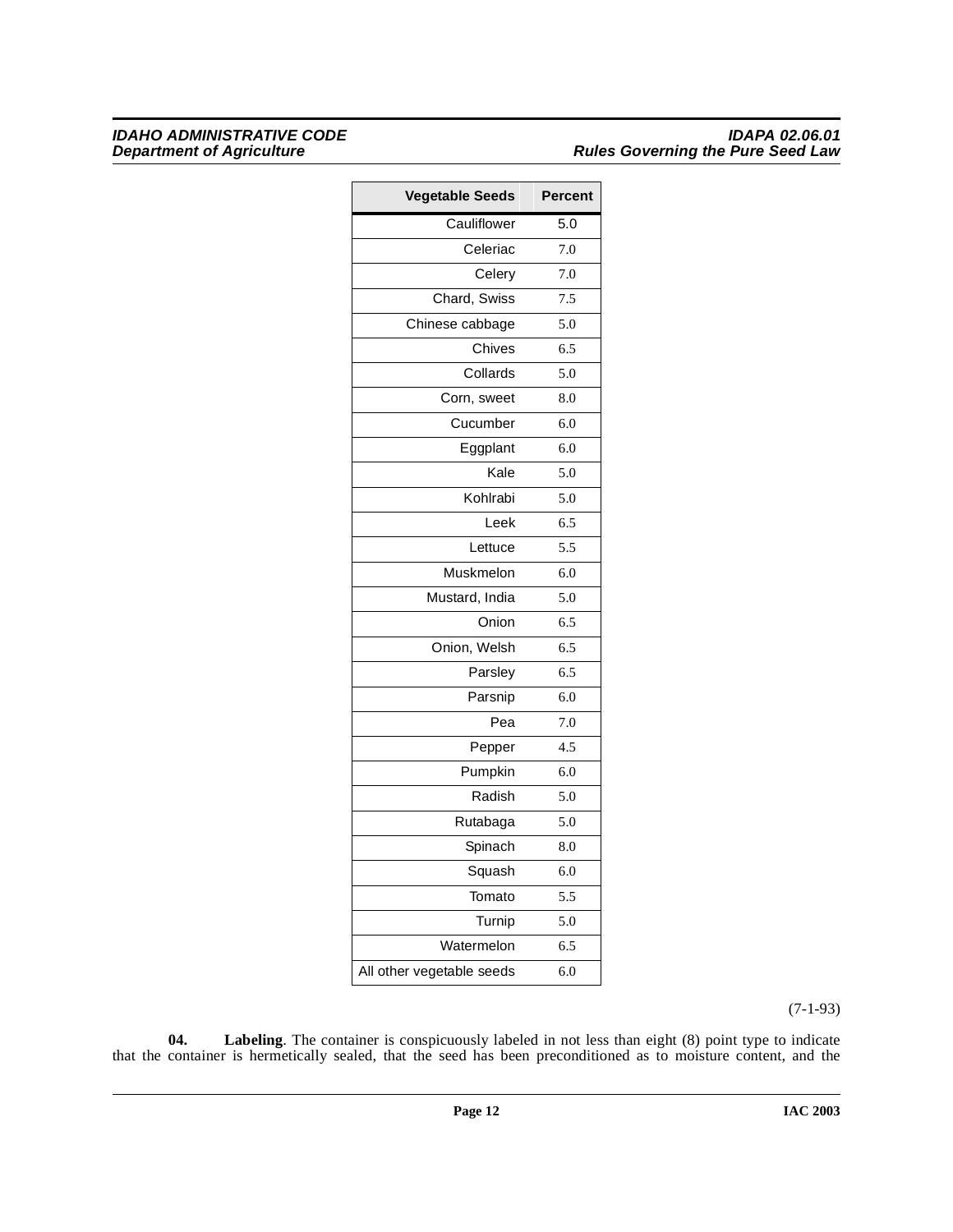calendar month and year in which the germination test was completed. (7-1-93)

<span id="page-12-2"></span>**05.** Germination. The percentage of germination of seed at the time of packaging was equal to or e standards specified elsewhere in these rules. (7-1-93) above the standards specified elsewhere in these rules.

# <span id="page-12-0"></span>**151. -- 199. (RESERVED).**

# <span id="page-12-1"></span>**200. NOXIOUS WEEDS.**

### <span id="page-12-4"></span><span id="page-12-3"></span>**01. Prohibited Noxious Weed Seeds -- Table 1**.

|     | Common Name            |     | <b>Scientific Name</b>                         |
|-----|------------------------|-----|------------------------------------------------|
| 1.  | Beancaper, Syrian      | 1.  | Zygophyllum fabago L.                          |
| 2.  | Bindweed, Field        | 2.  | Convolvulvus arvensis L.                       |
| 3.  | <b>Buffalobur</b>      | 3.  | Solanum rostratum Dun.                         |
| 4.  | Bursage, Skeleton leaf | 4.  | Ambrosia tomentosa Nutt.                       |
| 5.  | Camelthorn             | 5.  | Alhagi camelorum Fisch.                        |
| 6.  | Carrot, Wild           | 6.  | Daucus carota L.                               |
| 7.  | Cress, Hoary           | 7.  | Cardaria draba (L.) Desv.                      |
| 8.  | Crupina, Common        | 8.  | Crupina vulgaris Cass.                         |
| 9.  | Fieldcress, Austrian   | 9.  | Rorippa austriaca (Crantz) Bess.               |
| 10. | Goatgrass              | 10. | Aegilops cylindrica Host                       |
| 11. | Groundcherry, Smooth   | 11. | Physalis subglabrata Mackenz. & Bush           |
| 12. | Henbane, Black         | 12. | Hyoscyamus niger L.                            |
| 13. | Johnsongrass           | 13. | Sorghum halepense L.                           |
| 14. | Knapweed, Diffuse      | 14. | Centaurea diffusa Lam.                         |
| 15. | Knapweed, Russian      | 15. | Centaurea repens L.                            |
| 16. | Knapweed, Spotted      | 16. | Centaurea maculosa Lam.                        |
| 17. | Lythrum, Purple        | 17. | Lythrum salicaria L.                           |
| 18. | Nightshade, Silverleaf | 18. | Solanum elaeagnifolium Cav.                    |
| 19. | Pepperweed, Perennial  | 19. | Lepidium latifolium L.                         |
| 20. | Poison-Hemlock         | 20. | Conium maculatum L.                            |
| 21. | Puncturevine           | 21. | Tribulus terrestris L.                         |
| 22. | Quackgrass             | 22. | Elytrigia repens; Agropyron repens (L.) Beauv. |
| 23. | Ragwort, Tansy         | 23. | Senecio jacobaea L.                            |
| 24. | Skeletonweed, Rush     | 24. | Chondrilla juncea L.                           |
| 25. | Sowthistle, Perennial  | 25. | Sonchus arvensis L.                            |
| 26. | Spurge, Leafy          | 26. | Euphorbia esula L.                             |
| 27. | St. Johnswort, Common  | 27. | Hypericum perforatum L.                        |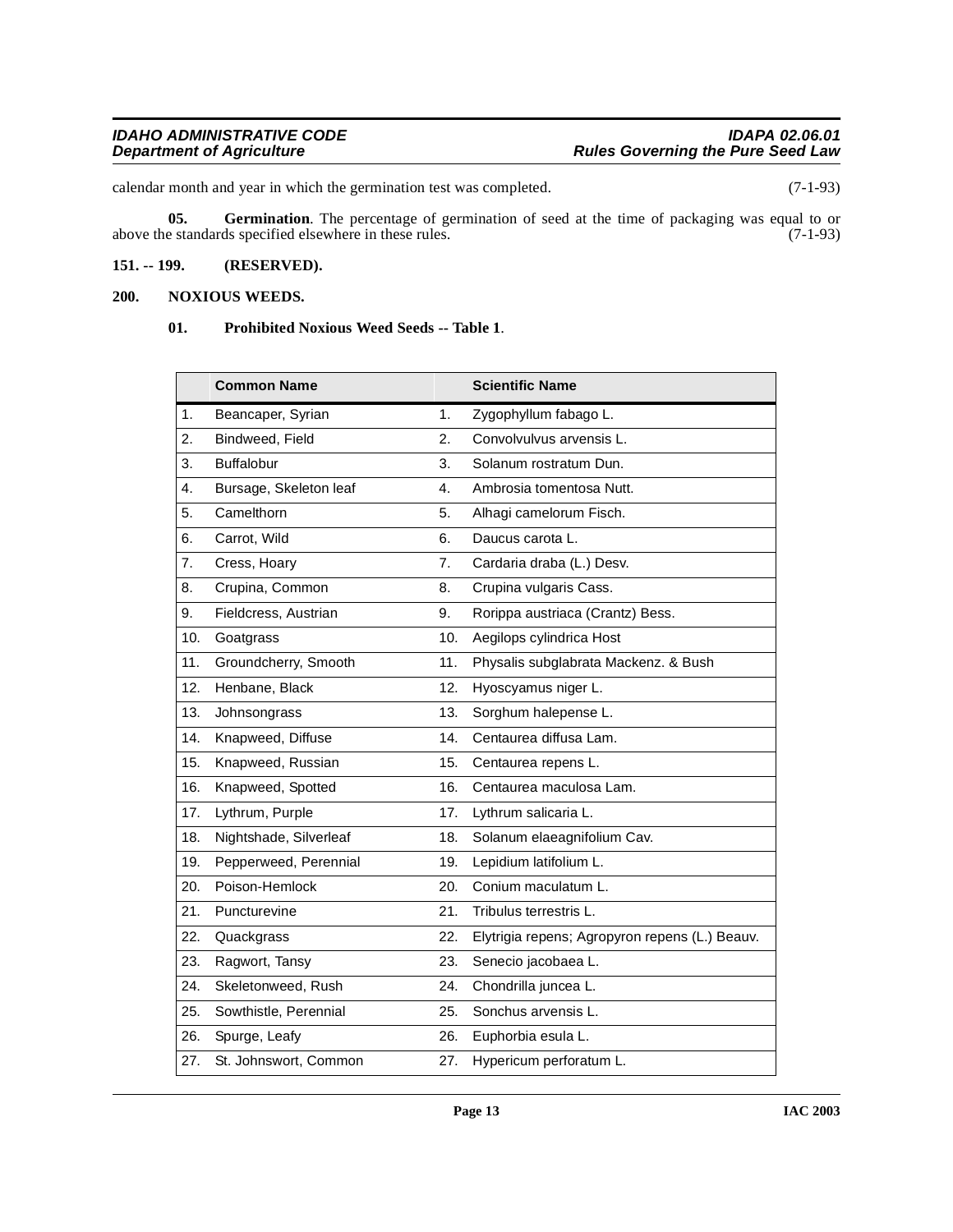# **IDAHO ADMINISTRATIVE CODE**<br>Department of Agriculture in the Seed Law Rules Governing the Pure Seed Law **Rules Governing the Pure Seed Law**

|     | <b>Common Name</b>  |     | <b>Scientific Name</b>                                                |
|-----|---------------------|-----|-----------------------------------------------------------------------|
| 28. | Starthistle, Yellow | 28. | Centaurea solstitialis L.                                             |
| 29. | Swainsonpea         | 29. | Sphaerophys salsula (Pall.) DC;<br>Swainsona salsula (Pallas) Taubert |
| 30. | Thistle, Canada     | 30. | Cirsium arvense (L.) Scop.                                            |
| 31. | Thistle, Musk       | 31. | Carduus nutans L.                                                     |
| 32. | Thistle, Scotch     | 32. | Onopordum acanthium L.                                                |
| 33. | Toadflax, Dalmatian | 33. | Linaria genistifolia spp. dalmatica (L.)<br>Maire & Petitmengin       |
| 34. | Toadflax, Yellow    | 34. | Linaria vulgaris Mill.                                                |
| 35. | Woad, Dyers         | 35. | Isatis tinctoria L.                                                   |

(7-1-93)

# <span id="page-13-0"></span>**02. Restricted Noxious Weed Seeds -- Table 2**.

|    | <b>Common Name</b>             |    | <b>Scientific Name</b>                                               |
|----|--------------------------------|----|----------------------------------------------------------------------|
| 1. | Dodder                         | 1. | Cuscuta spp.                                                         |
| 2. | Halogeton                      | 2. | Halogeton glomeratus (Stephen ex Bieb.)<br>C.A. Mey                  |
| 3. | Lettuce, Blue                  | 3. | Lactuca pulchella (Pursch) DC.                                       |
| 4. | Oats, Wild                     | 4. | Avena fatua L.                                                       |
| 5. | Plantain, Buckhorn             | 5. | Plantago lanceolata L.                                               |
| 6. | Ragweed, Western and Perennial | 6. | Ambrosia psilostachya DC., (T. & G.) Farw.                           |
| 7. | Rye, Medusahead                | 7. | Taeniatherum caput-medusae (L.) Nevski;<br>Elymus caput-medusae (L.) |
| 8. | Sumpweed, Poverty              | 8. | Iva axillaris Pursh                                                  |

(7-1-93)

### <span id="page-13-1"></span>**03. Restricted Noxious Weed Tolerances**. (7-1-93)

**a.** Seven (7) seeds in fifty (50) grams of Agrotis species, Poa species, Rhodes grass, Bermudagrass, celery, and other agricultural or vegetable seeds of similar size and weight, within this group. (7-1-93) timothy, celery, and other agricultural or vegetable seeds of similar size and weight, within this group.

**b.** Seven (7) seeds in each fifty (50) grams of Dallisgrass, ryegrass, fescue species, foxtail millets, alfalfa, red clover, sweetclover, lespedeza, bromegrass, Brassica species, carrot, onion, and other agricultural or vegetable seeds of similar size and weight or mixtures within this group, or mixtures of this group with those in group A.  $(7-1-93)$ 

**c.** Seven (7) seeds in fifty (50) grams of alsike clover, white clover, and other agricultural or vegetable similar size and weight or mixtures within this group, with those in group A or group B. (7-1-93) seeds of similar size and weight or mixtures within this group, with those in group A or group B.

**d.** Eight (8) seeds in one hundred fifty (150) grams of Proso millet, Sudangrass, and seeds of similar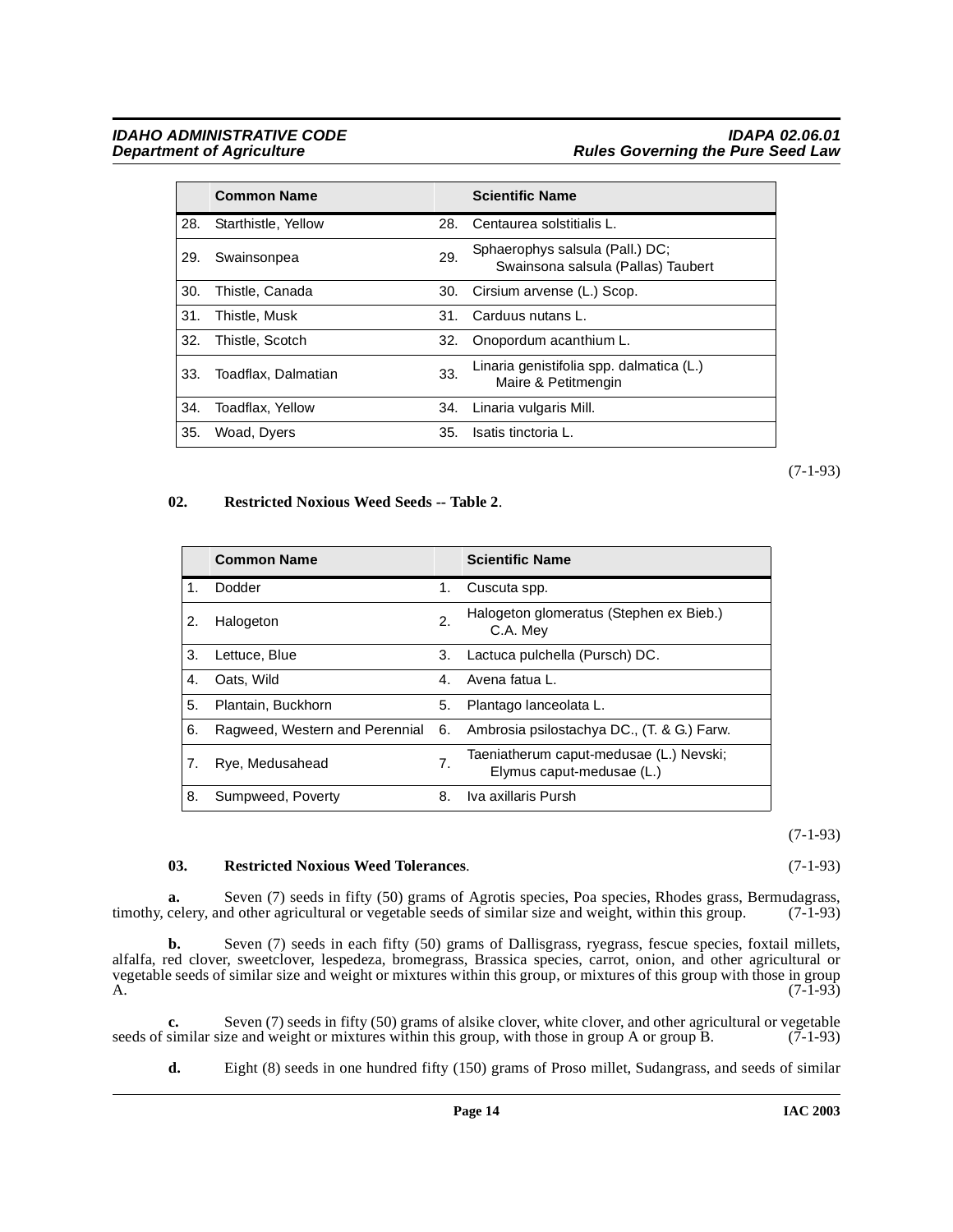# **IDAHO ADMINISTRATIVE CODE IDAPA 02.06.01 Rules Governing the Pure Seed Law**

size and weight, or mixtures of seed within this group. (7-1-93)

**e.** Forty-five (45) seeds in each pound for all wheatgrass species. (7-1-93)

**f.** Four (4) seeds in each five hundred (500) grams of wheat, oats, rye, barley, buckwheat, sorghums, vetches, field peas, and other seeds of a size and weight similar to or greater than those within this group, or any mixtures within this group. (7-1-93) mixtures within this group.

**g.** Containing more than one percent (1%) by weight of weed seeds including restricted noxious weed seeds referred to in Section 22-414(15), Idaho Code, provided, that three percent (3%) of cheat, chess, or downy brome shall be allowed in grass seed in which these weeds are found. (7-1-93)

# <span id="page-14-0"></span>**201. -- 249. (RESERVED).**

# <span id="page-14-10"></span><span id="page-14-1"></span>**250. LABEL REQUIREMENTS OF SEEDS FOR SPROUTING.**

The following information shall be indicated on all labels of seeds sold for sprouting in health food stores or other outlets: (7-1-93) outlets: (7-1-93)

| 01.              | <b>Name.</b> Commonly accepted name of kind.                                                          | $(7-1-93)$ |
|------------------|-------------------------------------------------------------------------------------------------------|------------|
| 02.              | Lot. Lot number.                                                                                      | $(7-1-93)$ |
| 03.<br>required. | <b>Percentage.</b> Percentage by weight of the pure seed, crop seeds, inert matter, and weed seeds if | $(7-1-93)$ |

<span id="page-14-12"></span><span id="page-14-8"></span>**04.** Germination Percentage. Percentage of germination. (7-1-93)

<span id="page-14-16"></span>**05. Date**. The calendar month and year the test was completed to determine such percentage. (7-1-93)

# <span id="page-14-2"></span>**251. -- 299. (RESERVED).**

### <span id="page-14-3"></span>**300. VIABILITY BY TZ%.**

A TZ (tetrazolium) test may be used in lieu of germination for the following species. The label shall read "viability by TZ%".  $TZ\%$ ". (7-1-93)

<span id="page-14-14"></span><span id="page-14-13"></span><span id="page-14-9"></span><span id="page-14-7"></span>

| 01.           | Bitterbrush.             | $(7-1-93)$ |
|---------------|--------------------------|------------|
| 02.           | Saltbush.                | $(7-1-93)$ |
| 03.           | Sagebrush.               | $(7-1-93)$ |
| 04.           | <b>Indian Ricegrass.</b> | $(7-1-93)$ |
| 05.           | Winterfat.               | $(7-1-93)$ |
| $301. - 399.$ | (RESERVED).              |            |

### <span id="page-14-17"></span><span id="page-14-11"></span><span id="page-14-5"></span><span id="page-14-4"></span>**400. METHODS OF TESTING.**

All methods used in testing and analyzing seed subject to this Act and the tolerances used in the enforcement of this Act shall conform as nearly as practicable to the current "Rules for Testing Seed adopted by the Association of Official Seed Analysts". (AOSA) file at the Idaho Department of Agriculture, State Seed Lab located at 2240 Kellogg Lane, Boise, Idaho 83712 and through the Department of Administration, Office of Administrative Rules, located at 650 West State Street, Room 100, Boise, Idaho 83720. (7-1-93)

# <span id="page-14-6"></span>**401. -- 499. (RESERVED).**

# <span id="page-14-15"></span>**500. SERVICE TESTING FEES.**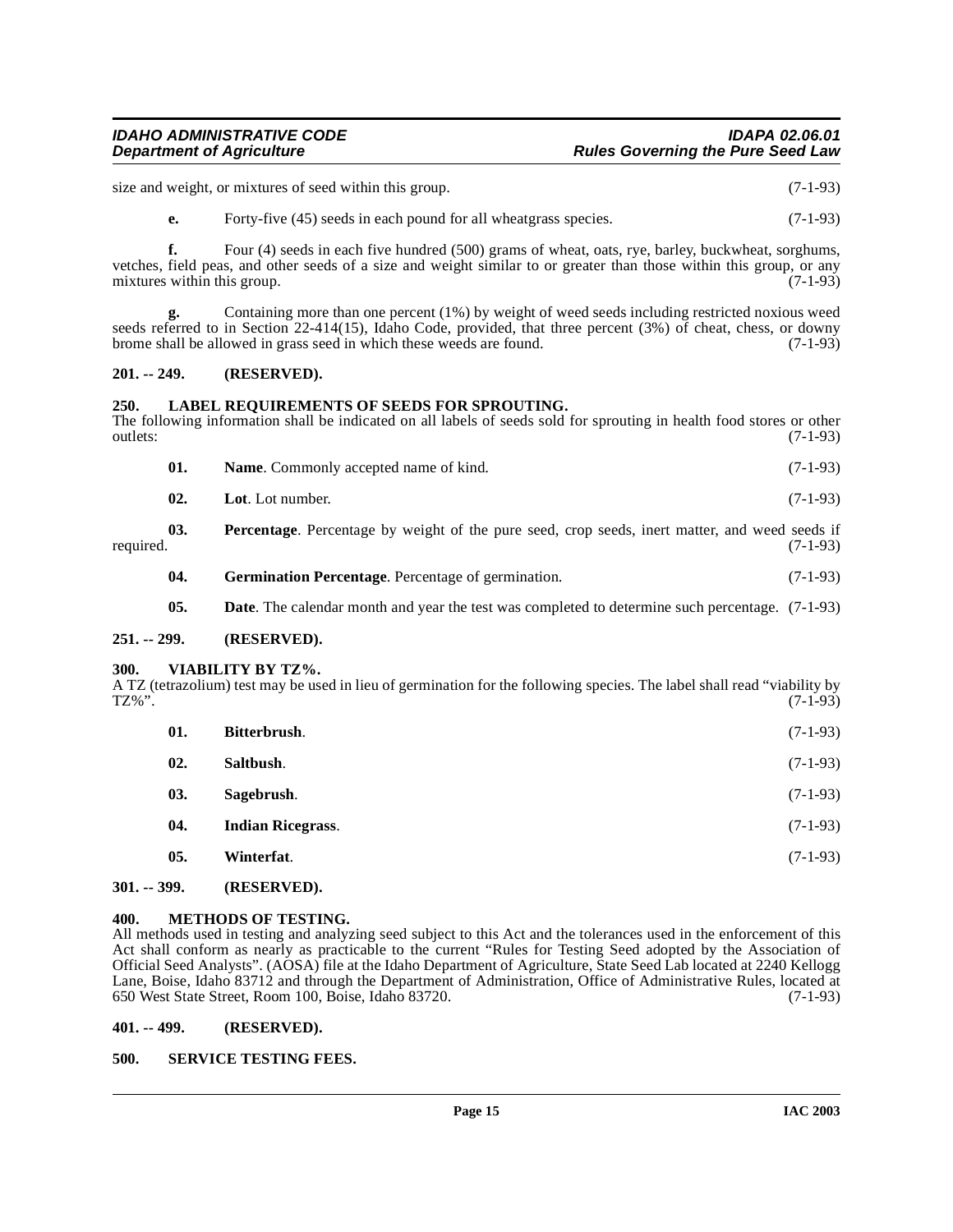# **01. Table 1. Purity, Germination And Tetrazolium Fees**.

<span id="page-15-0"></span>

| <b>Purity, Germination and Tetrazolium Fees</b>       |                    |                          |                               |  |
|-------------------------------------------------------|--------------------|--------------------------|-------------------------------|--|
| <b>Kind of Seeds:</b>                                 | Purity*<br>\$/Unit | Germination**<br>\$/Unit | <b>Tetrazolium</b><br>\$/Unit |  |
| Alfalfa                                               | 16.00              | 14.00                    | 24.50                         |  |
| Alkali grass                                          | 19.00              | 12.50                    | 24.50                         |  |
| Asparagus                                             | 15.50              | 14.00                    | 24.50                         |  |
| Beans:<br><b>Field and Garden</b><br>Lima             | 13.00<br>12.50     | 14.00<br>19.00           | 22.00<br>22.00                |  |
| Beardgrass (Bluestem)                                 | 42.00              | 22.00                    | 27.50                         |  |
| <b>Beets</b>                                          | 19.50              | 22.00                    | 30.00                         |  |
| Bentgrass and Red top                                 | 34.50              | 16.50                    | 26.50                         |  |
| Bermuda grass                                         | 22.50              | 15.50                    | 24.50                         |  |
| <b>Blue Gama</b>                                      | 26.00              | 19.00                    | 24.50                         |  |
| <b>Bluegrass</b>                                      | 24.50              | 16.50                    | 24.50                         |  |
| Brassica (Except Radish)                              | 33.00              | 16.50                    | 26.50                         |  |
| <b>Brittlebrush</b>                                   | 84.00              | 20.00                    | 24.50                         |  |
| <b>Bromegrass</b>                                     | 25.50              | 14.00                    | 24.50                         |  |
| Canary grass                                          | 19.00              | 13.00                    | 24.50                         |  |
| Cane Bluestem                                         | 42.00              | 22.00                    | 27.50                         |  |
| Canola/Rapeseed                                       | 36.00              | 16.50                    | 26.50                         |  |
| Cantaloupe                                            | 15.00              | 13.50                    | 24.50                         |  |
| Carrot                                                | 15.50              | 14.50                    | 24.50                         |  |
| Celery                                                | 17.50              | 14.00                    | 24.50                         |  |
| Cereals (Except Oats)                                 | 19.50              | 14.00                    | 24.50                         |  |
| Clovers:<br><b>Red Clover</b><br><b>Other Clovers</b> | 16.50<br>16.00     | 14.00<br>14.50           | 24.50<br>24.50                |  |
| Corn                                                  | 15.50              | 14.00                    | 20.00                         |  |
| Creosotebush                                          | 70.00              | 20.00                    | 27.50                         |  |
| Cucumbers                                             | 15.00              | 13.50                    | 24.50                         |  |
| Eggplant                                              | 15.00              | 13.50                    | 24.50                         |  |
| Endive                                                | 15.00              | 14.00                    | 24.50                         |  |
| Fescue                                                | 24.00              | 14.00                    | 24.50                         |  |
| Flax                                                  | 22.50              | 15.50                    | 24.50                         |  |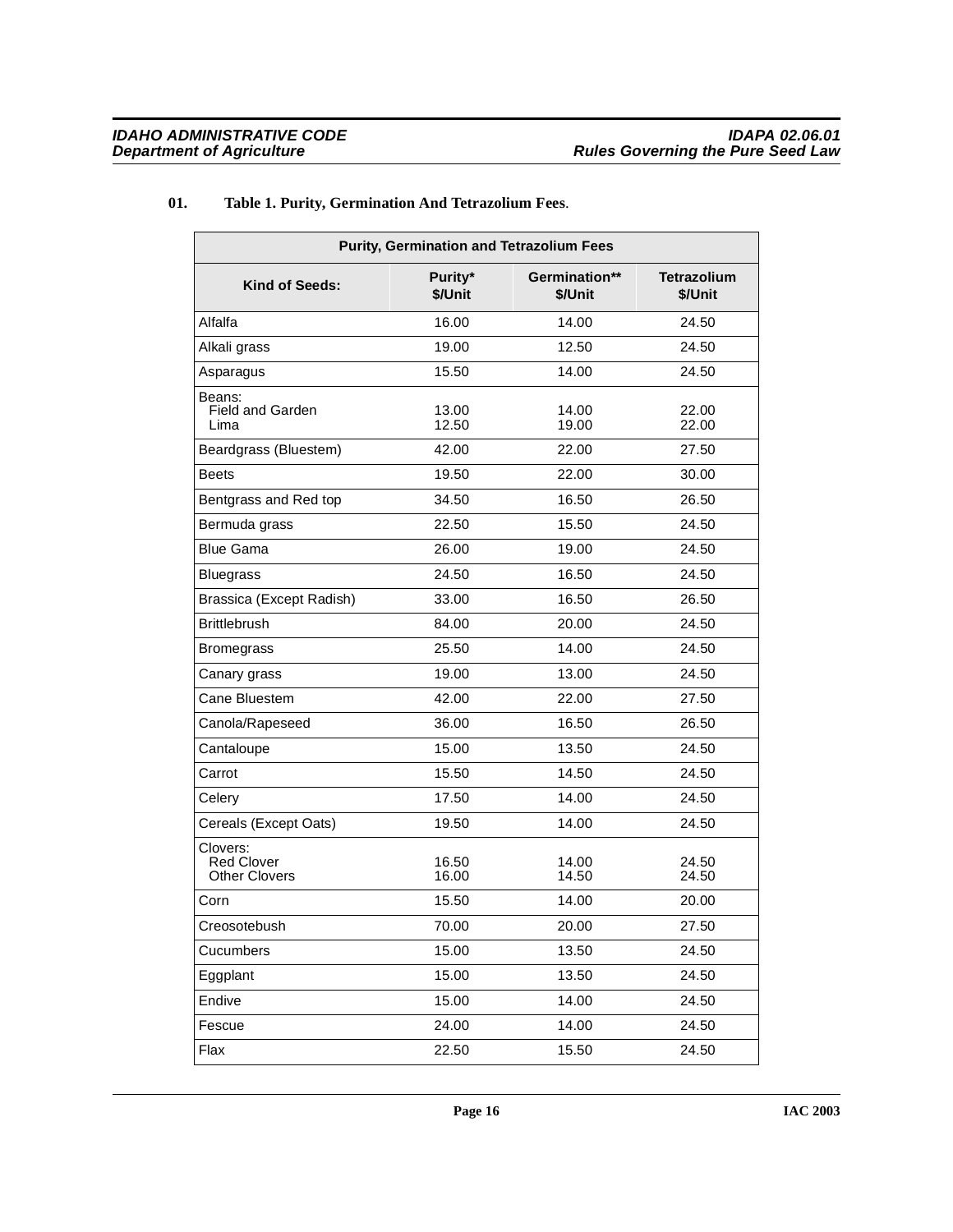| <b>Purity, Germination and Tetrazolium Fees</b> |                    |                          |                               |
|-------------------------------------------------|--------------------|--------------------------|-------------------------------|
| Kind of Seeds:                                  | Purity*<br>\$/Unit | Germination**<br>\$/Unit | <b>Tetrazolium</b><br>\$/Unit |
| Green Needlegrass                               | 19.50              | 18.00                    | 24.50                         |
| Indian Ricegrass                                | 19.00              | 18.00                    | 24.50                         |
| Kochia                                          | 24.50              | 14.00                    | 24.50                         |
| Leek                                            | 19.00              | 16.50                    | 24.50                         |
| Lentil                                          | 15.00              | 14.00                    | 24.50                         |
| Lettuce                                         | 15.50              | 14.00                    | 24.50                         |
| <b>Little/Small Burnet</b>                      | 16.50              | 15.50                    | 24.50                         |
| <b>Meadow Foxtail</b>                           | 31.50              | 15.00                    | 24.50                         |
| New Zealand Spinach                             | 15.00              | 23.50                    | 30.00                         |
| Oats                                            | 21.00              | 14.00                    | 24.50                         |
| Oatgrass                                        | 19.00              | 12.50                    | 27.50                         |
| Okra                                            | 28.00              | 15.50                    | 24.50                         |
| Onion                                           | 15.50              | 14.00                    | 24.50                         |
| Orchardgrass                                    | 27.50              | 15.50                    | 24.50                         |
| Parsley                                         | 16.00              | 14.00                    | 24.50                         |
| Parsnip                                         | 16.00              | 14.00                    | 24.50                         |
| Peas:<br>Field and Garden                       | 15.00              | 14.50                    | 22.00                         |
| Chickpeas / Garbanzo                            | 13.00              | 18.50                    | 22.00                         |
| Pepper                                          | 15.50              | 14.50                    | 24.50                         |
| Pumpkin                                         | 15.00              | 14.00                    | 24.50                         |
| Radish                                          | 16.00              | 14.00                    | 24.50                         |
| Rubber Rabbitbush                               | 84.00              | 24.00                    | 24.50                         |
| Ryegrass                                        | 24.00              | 13.50<br>26.50***        | 24.50                         |
| Sagebrush                                       | 84.00              | 17.50                    | 27.50                         |
| Sainfoin                                        | 16.00              | 14.50                    | 24.50                         |
| Saltbush                                        | 53.50              | 16.00                    | 27.50                         |
| Senna                                           | 54.00              | 20.00                    | 27.50                         |
| Squash                                          | 15.00              | 14.00                    | 24.50                         |
| Sudangrass/Sorghum                              | 18.50              | 15.50                    | 24.50                         |
| Sunflower                                       | 23.50              | 14.00                    | 24.50                         |
| Swiss Chard                                     | 19.50              | 22.00                    | 30.00                         |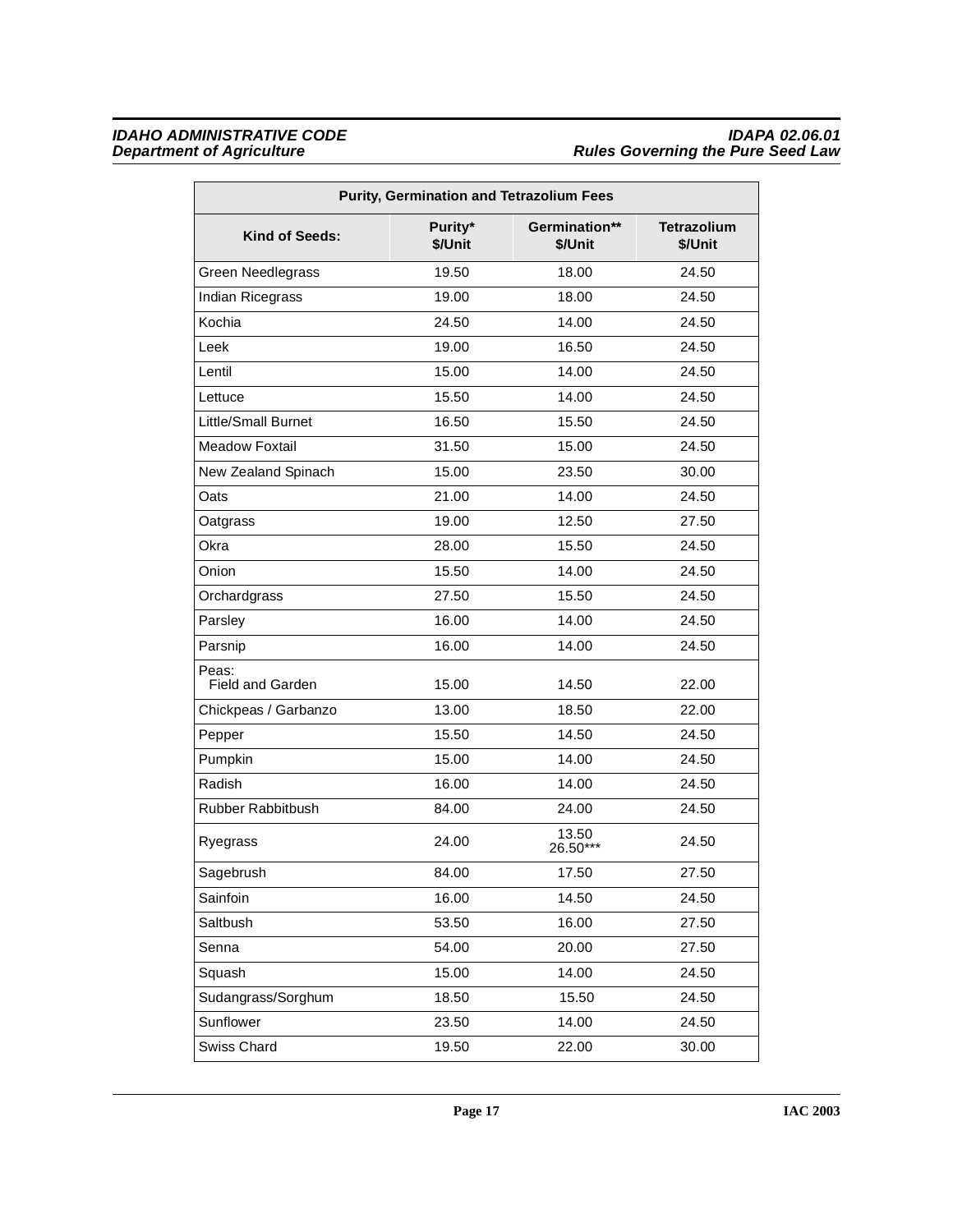| <b>Purity, Germination and Tetrazolium Fees</b> |                    |                          |                               |  |
|-------------------------------------------------|--------------------|--------------------------|-------------------------------|--|
| Kind of Seeds:                                  | Purity*<br>\$/Unit | Germination**<br>\$/Unit | <b>Tetrazolium</b><br>\$/Unit |  |
| Timothy                                         | 18.50              | 13.50                    | 24.50                         |  |
| Tomato                                          | 15.50              | 13.50                    | 24.50                         |  |
| Trefoil                                         | 16.00              | 14.50                    | 24.50                         |  |
| Vetches                                         | 16.50              | 14.00                    | 24.50                         |  |
| Watermelon                                      | 15.00              | 14.00                    | 24.50                         |  |
| Wheatgrasses                                    | 36.50              | 16.50                    | 24.50                         |  |
| Wheatgrass, fairway crested                     | 41.00              | 16.50                    | 24.50                         |  |
| Wild rye                                        | 25.50              | 13.50                    | 24.50                         |  |
| Winterfat                                       | 96.00              | 19.50                    | 24.50                         |  |

\* All samples submitted for purity should contain a minimum of three thousand (3,000) seeds.

\*\* All samples submitted for germination should contain a minimum of eight hundred (800) seeds.

\*\*\* With Fluorescence.

 $(4-2-03)$ 

# <span id="page-17-0"></span>**02. Table 2. Special Testing Fees**.

| <b>Table 2. Special Testing Fees</b>                                       |                                                                                                 |  |
|----------------------------------------------------------------------------|-------------------------------------------------------------------------------------------------|--|
| <b>Test Procedures:</b>                                                    | Fees<br>\$/Unit                                                                                 |  |
| <b>All States Noxious</b>                                                  | 12.00                                                                                           |  |
| Ammonia Test                                                               | 33.00                                                                                           |  |
| Canada:<br>Purity<br>Germination                                           | 13.00 Added to purity fee<br>2.50 Added to germination fee                                      |  |
| Cold Test                                                                  | 23.50                                                                                           |  |
| Crop & Weed Check                                                          | 24.50                                                                                           |  |
| Cut Test                                                                   | 22.00                                                                                           |  |
| Dormancy Percentage                                                        | 5.50 or Dormant % found x germination fee                                                       |  |
| F.C. Norms                                                                 | 20.00                                                                                           |  |
| Foreign Material                                                           | 12.00                                                                                           |  |
| Grading (beans)                                                            | 18.00                                                                                           |  |
| Hay Pellet Germination                                                     | 18.00                                                                                           |  |
| Identification                                                             | 3.50                                                                                            |  |
| <b>Inventory Germinations</b><br>(For Carryover Seed Only, when requested) | 20% Discount of listed germination fee; Available<br>only for the months of March through July. |  |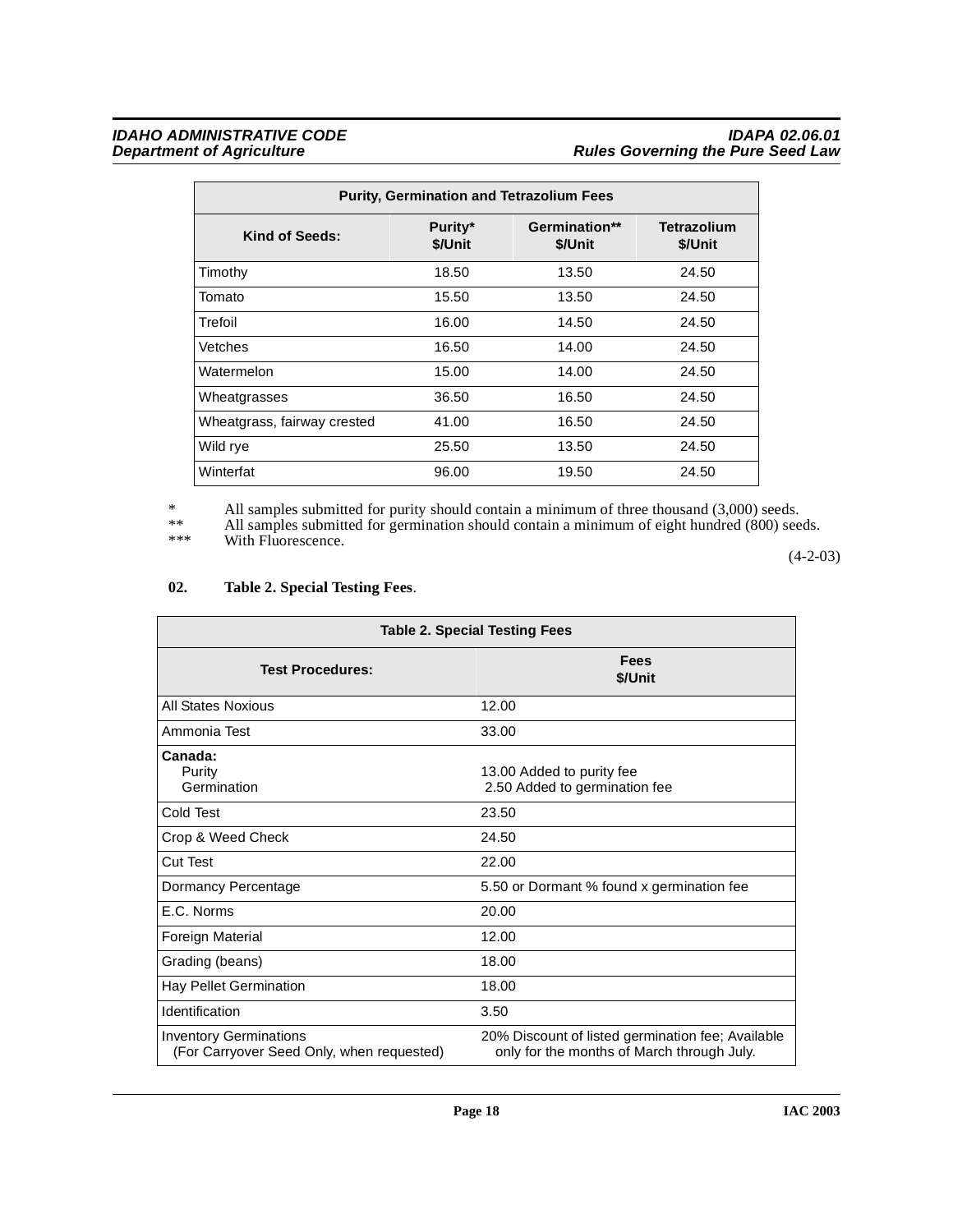| <b>Table 2. Special Testing Fees</b>                                        |                                                                                                             |  |
|-----------------------------------------------------------------------------|-------------------------------------------------------------------------------------------------------------|--|
| <b>Test Procedures:</b>                                                     | Fees<br>\$/Unit                                                                                             |  |
| ISTA:<br>Purity<br>Germination                                              | 13.00 Added to purity fee<br>2.50 Added to germination fee                                                  |  |
| Mixtures:<br>Purity<br>Germination<br>Tetrazolium                           | 12.50 Added per kind exceeding 5%<br>12.50 Added per kind exceeding 5%<br>18.00 Added per kind exceeding 5% |  |
| Moisture Test                                                               | 14.00                                                                                                       |  |
| 1.000 Seed Count                                                            | 13.50                                                                                                       |  |
| Pest, Disease, Soil & Ergot Check                                           | 13.50                                                                                                       |  |
| Quarantine (Poa annua & Poa trivialis)                                      | 29.50                                                                                                       |  |
| <b>Sod Quality:</b><br><b>Bentgrass</b><br>Bermudagrass<br><b>Bluegrass</b> | 66.00<br>64.00<br>64.00                                                                                     |  |
| Soil Germination                                                            | 23.50                                                                                                       |  |
| <b>Species Test</b>                                                         | 24.50                                                                                                       |  |
| Sprout Check                                                                | 12.00                                                                                                       |  |
| Undesirable Grass Species                                                   | 25.50                                                                                                       |  |

(4-2-03)

# **03. Table 3. Miscellaneous Fees**.

<span id="page-18-0"></span>

| Table 3. Miscellaneous Fees |                                                                         |
|-----------------------------|-------------------------------------------------------------------------|
| <b>Type of Service:</b>     | <b>Fees \$/Unit</b>                                                     |
| <b>FAX</b>                  | \$3.00 per sheet                                                        |
| Hourly Charge for Analysis  | \$38.50                                                                 |
| <b>Preparation Time</b>     | \$38.50/Hour: When necessary on<br>germination and tetrazolium samples. |
| Reports:                    |                                                                         |
| Copies                      | \$1.50                                                                  |
| Merge Records               | \$4.00                                                                  |
| Retyped                     | \$4.50                                                                  |
| Revised                     | \$7.00                                                                  |
| <b>Rush Service</b>         | \$20.00                                                                 |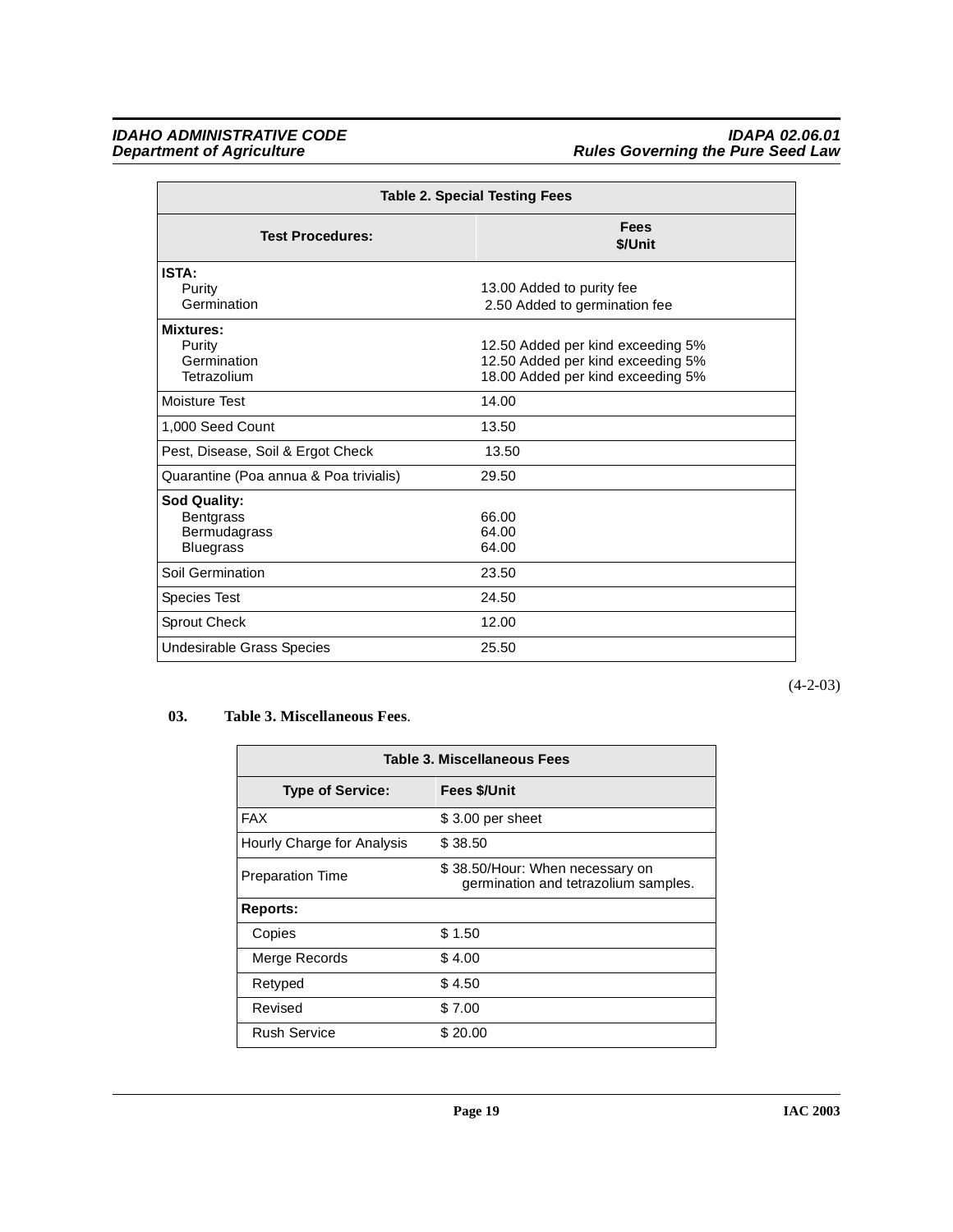(4-2-03)

## <span id="page-19-0"></span>**501. – 599. (RESERVED).**

# <span id="page-19-5"></span><span id="page-19-1"></span>**600. SEED DEALER'S LICENSE FEES.**

Seed dealers shall obtain a seed dealer's license for each location in Idaho before they can sell, offer for sale, expose for sale or deliver agricultural seeds in packages of eight (8) ounces or more or bulk under contract within the state of Idaho. Seed dealers shall pay only for the service or services they render according to the following fee schedule:

(3-18-99)

# <span id="page-19-4"></span>**01. In-State Seed Dealer's License Fees**: (4-2-03)

**a.** License to condition or clean agricultural seeds in Idaho - one-hundred dollars (\$100). (4-2-03)

**b.** License to label container or bulk agricultural seeds for sale in Idaho - fifty dollars (\$50). (4-2-03)

**c.** License to sell, offer for sale, expose for sale, or deliver agricultural seeds in packages of eight (8) r more or in bulk under a contract in Idaho: (4-2-03) ounces or more or in bulk under a contract in Idaho:

i. For annual gross sales of five hundred dollars (\$500) or more, but less than one thousand dollars (\$1,000) - fifty dollars (\$50). (4-2-03)

ii. For annual gross sales of one thousand dollars (\$1,000) or more - one hundred dollars (\$100).

 $(4-2-03)$ 

## **02.** Out-Of-State Seed Dealer's License Fee. Two hundred fifty dollars (\$250).  $(4-2-03)$

**03.** Exemptions. Any person selling seed who has total annual gross seed sales not exceeding five dollars (\$500) is exempt from Section 600. hundred dollars  $(\$500)$  is exempt from Section 600.

### <span id="page-19-2"></span>**601. FINDINGS.**

The adoption of IDAPA 02.06.01, "Rules Governing the Pure Seed Law," Section 600, will comply with the deadline established by HB 739 to provide that service and license fees be established by rule. It is necessary to make the fee structure effective concurrently with the amendments to the law in order to provide consistent operating funds for the state seed laboratory pursuant to Section 22-418(4), Idaho Code. (3-18-99)

### <span id="page-19-3"></span>**602. – 999. (RESERVED).**